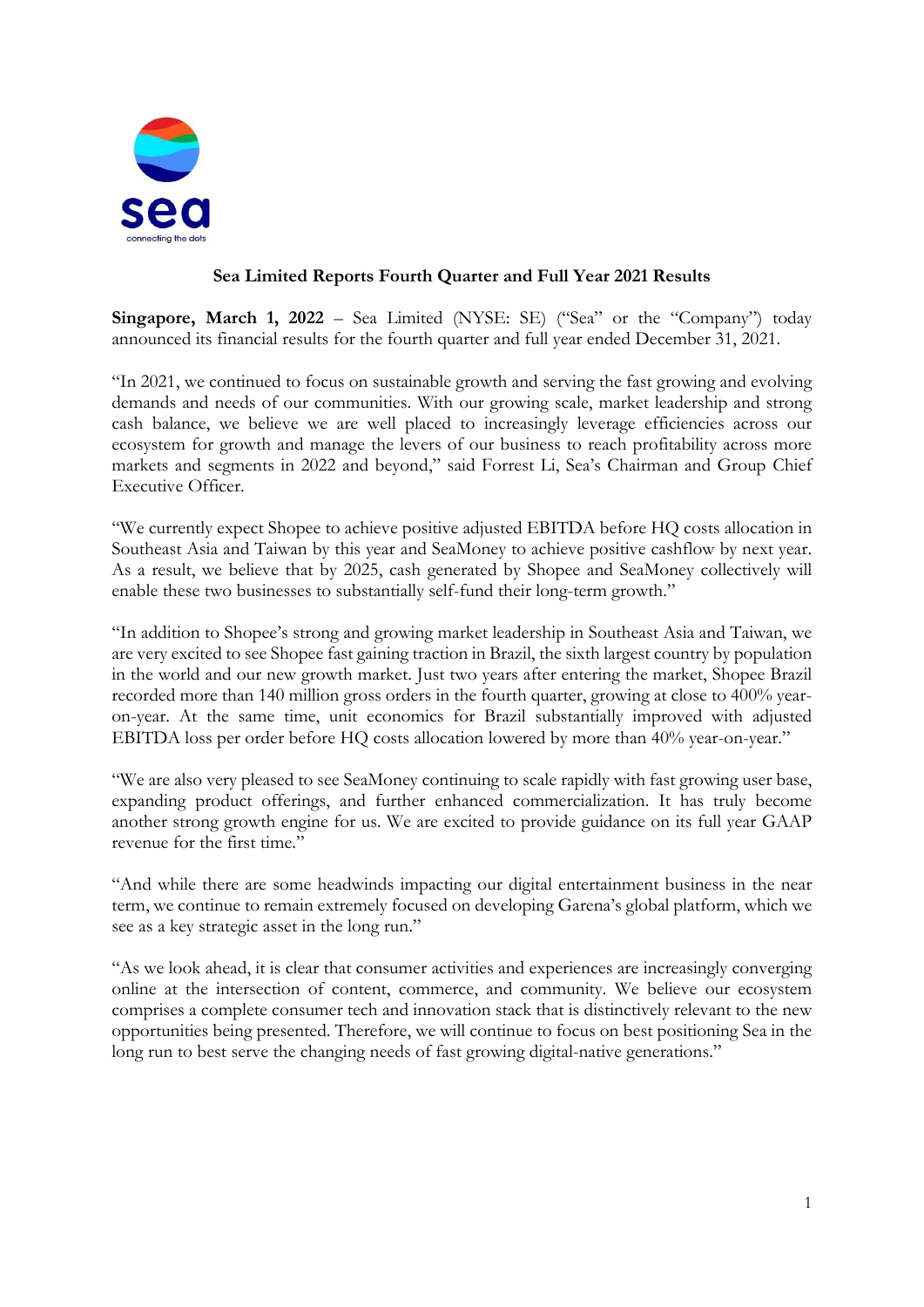## **Fourth Quarter 2021 Highlights**

- Group
	- o Total GAAP revenue was US\$3.2 billion, up 105.7% year-on-year.
	- o Total gross profit was US\$1.3 billion, up 145.6% year-on-year.
	- o Total adjusted EBITDA<sup>1</sup> was US\$(492.1) million compared to US\$48.7 million for the fourth quarter of 2020.

## **Digital Entertainment**

- o GAAP revenue was US\$1.4 billion, up 104.1% year-on-year.
- o Bookings<sup>2</sup> were US\$1.1 billion, up 6.8% year-on-year.
- o Adjusted EBITDA<sup>1</sup> was US\$602.6 million, compared to US\$663.5 million for the fourth quarter of 2020.
- o Adjusted EBITDA represented 55.7% of bookings for the fourth quarter of 2021, compared to 65.5% for the fourth quarter of 2020.
- o Quarterly active users ("QAUs") reached 654.0 million, an increase of 7.1% yearon-year.
- o Quarterly paying users grew by 5.6% year-on-year to 77.2 million and represented 11.8% of QAUs for the fourth quarter compared to 12.0% for the same period in 2020.
- o Average bookings per user were US\$1.7, in line with that for the fourth quarter of 2020.
- o Our self-developed global hit game, *Free Fire*, continued to maintain top global rankings in user and grossing metrics. It remained the most downloaded mobile game globally for the fourth quarter and the full year of 2021, according to data.ai<sup>3</sup>, previously known as App Annie, maintaining this leading position for a third consecutive year.
- o *Free Fire* also ranked second globally by average monthly active users for all mobile games on Google Play in the fourth quarter and the full year of 2021, according to data.ai<sup>3</sup>.
- o *Free Fire* continued to be the highest grossing mobile game in Southeast Asia and Latin America for the fourth quarter and the full year of 2021, according to data.ai<sup>3</sup>. *Free Fire* has maintained this leading position for the past ten consecutive quarters in Southeast Asia and in Latin America.
- o In the United States, *Free Fire* was the highest grossing mobile battle royale game for four consecutive quarters for the fourth quarter and full year of 2021, according to data.ai<sup>3</sup>.
- o Craftland, our recently introduced *Free Fire* map editor feature, gained strong traction since launch with the most popular maps being subscribed by close to 40 million users so far. We believe that the strong user reception to Craftland is a positive indicator of the result of our continued efforts to encourage user participation in content creation as we build *Free Fire* into an increasingly open platform and is well aligned with major emerging industry trends such as the metaverse.
- o We are working on multiple prototype games across different stages through both self-development and publishing pipelines. In 2022 and beyond, we expect to expand our portfolio with more games across diverse genres such as multiplayer action, role-playing, sandbox and casual games.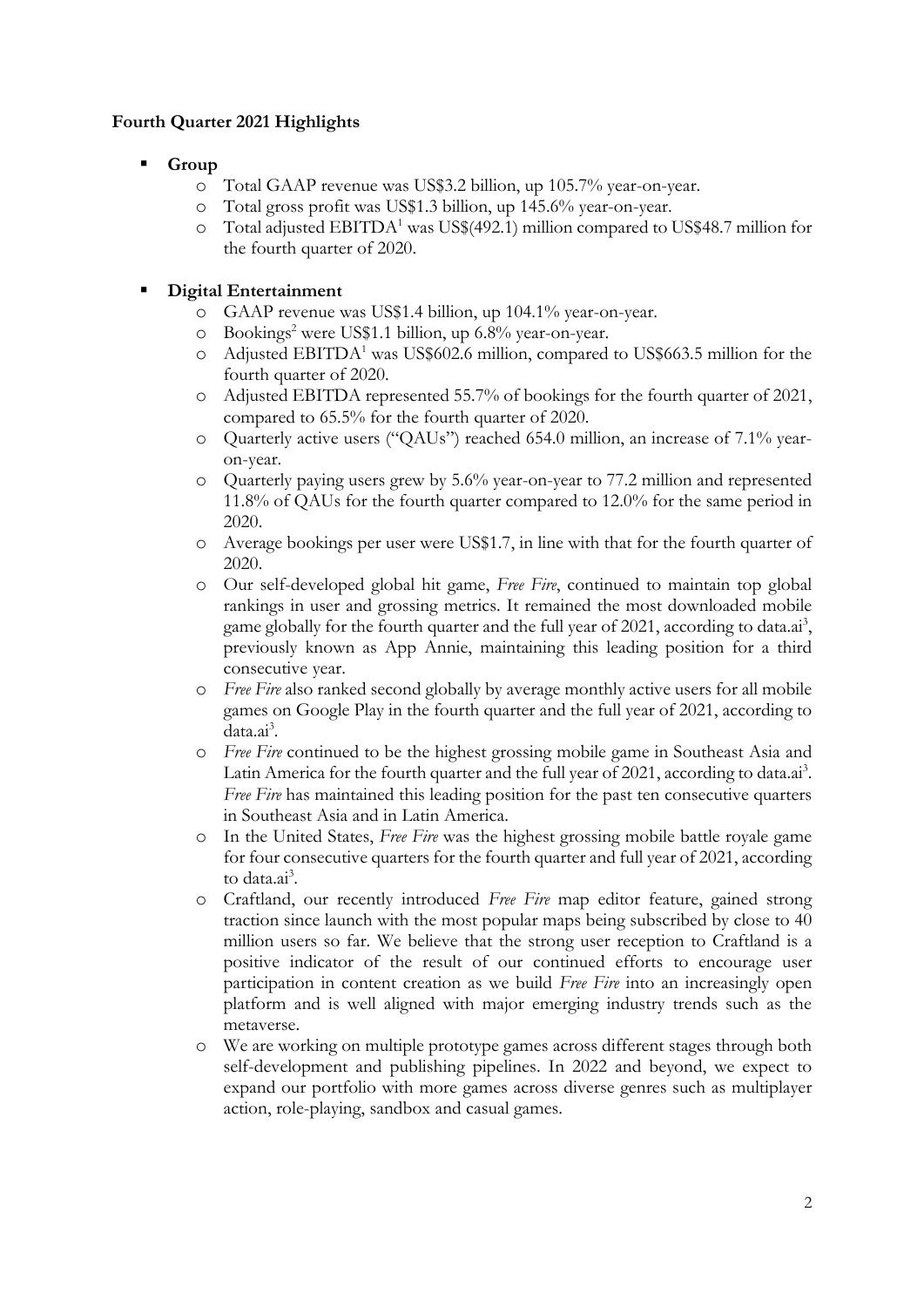### ▪ **E-commerce**

- o GAAP revenue was US\$1.6 billion, up 89.4% year-on-year.
- o GAAP revenue included US\$1.3 billion of GAAP marketplace revenue<sup>4</sup>, up 103.5% year-on-year, and US\$0.3 billion of GAAP product revenue<sup>5</sup>, up 48.1% year-on-year.
- o Gross orders totaled 2.0 billion, an increase of 90.1% year-on-year.
- o Gross merchandise value ("GMV") was US\$18.2 billion, an increase of 52.7% yearon-year.
- o Adjusted EBITDA<sup>1</sup> was US\$(877.7) million compared to US\$(427.5) million for the fourth quarter of 2020.
- o In Southeast Asia and Taiwan, adjusted EBITDA loss per order before allocation of the headquarters' common expenses was 15 cents, an improvement from 21 cents in the fourth quarter of 2020.
- o We believe that, in line with the continued scaling of the platform and sustained improvement in unit economics, Shopee is currently on track to achieve positive adjusted EBITDA before allocation of the headquarters' common expenses in Southeast Asia and Taiwan by this year.
- o In Shopee's other markets, unit economics also showed consistent improvement year-on-year.
- o In Brazil, where Shopee was launched in late 2019, we have already achieved strong traction with meaningful commercialization and improving efficiency.
	- In the fourth quarter, Shopee Brazil recorded more than 140 million gross orders, growing at close to 400% year-on-year, and more than US\$70 million of GAAP revenue, up by around 326% year-on-year.
	- Meanwhile, its adjusted EBITDA loss per order before allocation of the headquarters' common expenses improved by more than 40% year-on-year to below US\$2.
- o For Shopee overall, adjusted EBITDA loss per order was US\$0.45, compared to US\$0.41 for the fourth quarter of 2020. This increase was attributable to the increasing contribution from the other markets which are at a much earlier stage of development, and therefore are both growing faster and incurring higher adjusted EBITDA loss per order than Southeast Asia and Taiwan.
- o In Southeast Asia and in Taiwan respectively, Shopee continued to rank first in the Shopping category by average monthly active users and total time spent in app for the fourth quarter and for the full year of 2021, according to data.ai<sup>3</sup>.
- o In Indonesia, where Shopee is the largest e-commerce platform, gross orders grew by around 88% year-on-year. Shopee also continued to rank first in the Shopping category by average monthly active users and total time spent in app for the fourth quarter and for the full year of 2021, according to data.ai<sup>3</sup>.
- o Shopee Brazil continued to rank first in the Shopping category by downloads and total time spent in app and second by average monthly active users for the fourth quarter and for the full year of 2021, according to data.ai<sup>3</sup>.
- o Globally, Shopee was the top ranked app in the Shopping category by downloads in the fourth quarter and for the full year of 2021, according to data.ai<sup>3</sup>. In the same category, for Google Play, Shopee also ranked first globally by total time spent in app and second by average monthly active users in the fourth quarter and for the full year of 2021, according to data.ai<sup>3</sup>.
- Shopee is also building strong brand recognition across our communities. It was the top e-commerce brand in YouGov's "Best Global Brands 2021" and ranked sixth overall.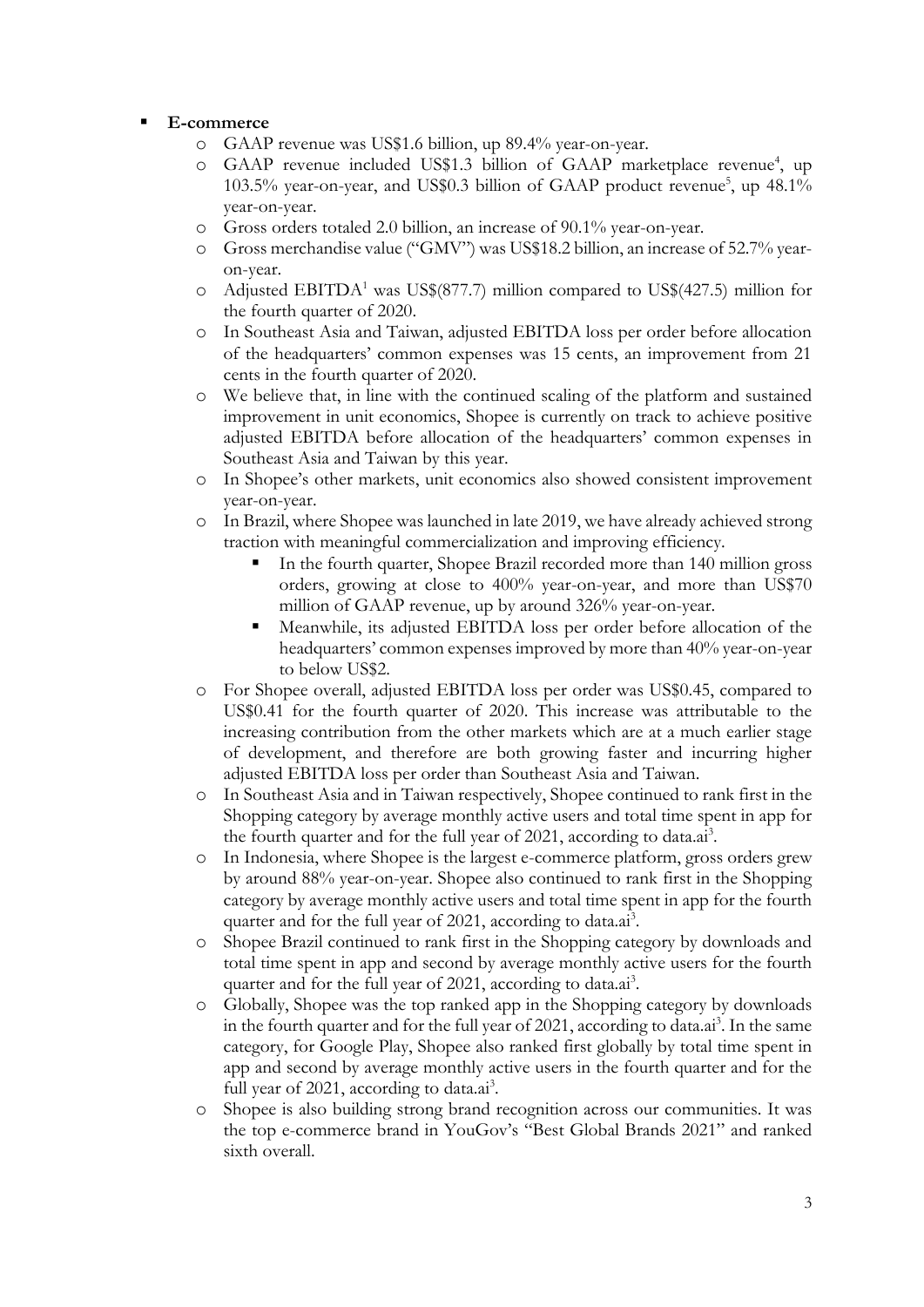## **Digital Financial Services**

- o GAAP revenue was US\$197.5 million, up 711.1% year-on-year.
- $\circ$  Adjusted EBITDA<sup>1</sup> was US\$(149.8) million, compared to US\$(171.3) million for the fourth quarter of 2020.
- o While our SeaMoney business continues to enjoy very strong growth, we are also focused on continuing to improve growth efficiency and expect the segment to achieve positive cashflow by next year.
- o Quarterly active users 6 across our SeaMoney products and services reached 45.8 million, up 89.7% year-on-year.
- o In Indonesia, which has the most comprehensive set of products and services among our markets, over  $20\%$  of the quarterly active users<sup>6</sup> have used multiple SeaMoney products or services in the fourth quarter. We view this as a highly positive indicator of the strong efficiencies we can leverage in bringing new offerings to our large and fast-growing user base on the Shopee and SeaMoney platforms, which are both highly synergistic with one another and enjoy a strong flywheel effect in the scaling of each platform.
- o Total payment volume ("TPV") for the mobile wallet was US\$5.0 billion, up 70.1% year-on-year.
- o We also expanded various products offerings including credit services to consumers and merchants across more markets, started offering services in digital banking and insurtech in Indonesia and obtained a bank license in the Philippines.

## **Full Year 2021 Highlights**

- Group
	- o Total GAAP revenue was US\$10.0 billion, up 127.5% year-on-year.
	- o Total gross profit was US\$3.9 billion, up 188.8% year-on-year.
	- o Total adjusted  $EBITDA<sup>1</sup>$  was US\$(593.6) million compared to US\$107.0 million for the full year of 2020.

## **Digital Entertainment**

- o GAAP revenue was US\$4.3 billion, up 114.3% year-on-year.
- o Bookings<sup>2</sup> were US\$4.6 billion, up 44.3% year-on-year.
- o Adjusted EBITDA<sup>1</sup> was US\$2.8 billion, up  $40.0\%$  year-on-year.
- o Adjusted EBITDA represented 60.4% of bookings for the full year of 2021, compared to 62.2% for the full year of 2020.

### ▪ **E-commerce**

- o GAAP revenue was US\$5.1 billion, up 136.4% year-on-year.
- o GAAP revenue included US\$4.1 billion of GAAP marketplace revenue<sup>4</sup>, up 155.8% year-on-year, and US\$1.1 billion of GAAP product revenue<sup>5</sup>, up 82.7% year-on-year.
- o Gross orders totaled 6.1 billion, an increase of 116.5% year-on-year.
- o GMV was US\$62.5 billion, an increase of 76.8% year-on-year.
- o Adjusted EBITDA<sup>1</sup> was US\$(2.6) billion compared to US\$(1.3) billion for the full year of 2020.
- o Adjusted EBITDA loss per order improved by 8.7% year-on-year to US\$0.42, compared to US\$0.46 for the full year of 2020.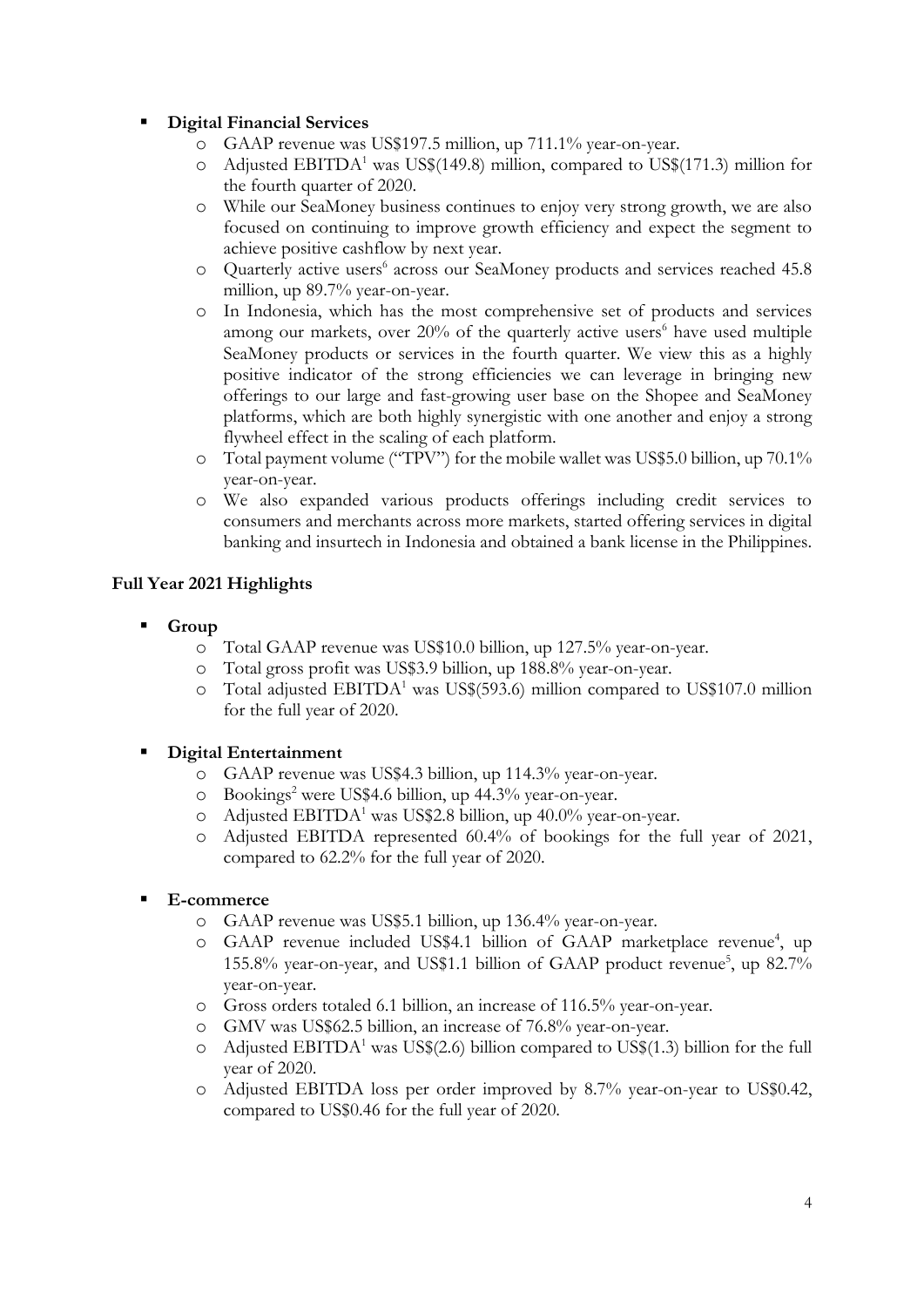### **Digital Financial Services**

- o GAAP revenue was US\$469.8 million, up 672.8% year-on-year.
- $\circ$  Adjusted EBITDA<sup>1</sup> was US\$(616.9) million, compared to US\$(511.1) million for the full year of 2020.
- o TPV for the mobile wallet was US\$17.2 billion, up 119.6% year-on-year.

### **2022 Guidance**

For the full year of 2022, we currently expect bookings for digital entertainment to be between US\$2.9 billion and US\$3.1 billion. With many economies reopening further in the fourth quarter and into this year, we have observed some moderation in online activities and fluctuations in user engagement. Moreover, due to unanticipated government actions, *Free Fire* is currently unavailable in the Google Play and iOS app stores in India. The guidance takes into consideration these headwind factors. The midpoint of the guidance of US\$3.0 billion reflects our current expectations that our bookings for 2022 will be close to the level in 2020 while also considering the uncertainty in India.

We expect GAAP revenue for e-commerce to be between US\$8.9 billion and US\$9.1 billion. The midpoint of the guidance represents an increase of 75.7% from 2021.

We expect GAAP revenue for digital financial services to be between US\$1.1 billion and US\$1.3 billion. The midpoint of the guidance represents an increase of 155.4% from 2021.

<sup>1</sup> For definitions of total adjusted EBITDA and adjusted EBITDA for digital entertainment and e-commerce segments, please refer to the "Non-GAAP Financial Measures" section.

<sup>2</sup> GAAP revenue for the digital entertainment segment plus change in digital entertainment deferred revenue. This operating metric is used as an approximation of cash spent by our users in the applicable period that is attributable to our digital entertainment segment.

<sup>3</sup> Rankings data for data.ai is based on combined data from the Google Play and iOS App Stores, unless otherwise stated. Southeast Asia rankings are based on Indonesia, Malaysia, Philippines, Singapore, Thailand, and Vietnam. Latin America rankings are based on Argentina, Brazil, Chile, Colombia, Mexico, and Uruguay.

<sup>4</sup> GAAP marketplace revenue mainly consists of transaction-based fees and advertising income and revenue generated from other value-added services.

<sup>5</sup> GAAP product revenue mainly consists of revenue generated from direct sales.

<sup>6</sup> Quarterly active users for digital financial services segment are defined as users who had at least one financial transaction with SeaMoney products and services during the quarter. Transactions include payments or receipts with our mobile wallet, loan disbursements, maintenance of balance in our banks or purchase of insurance policies on the Shopee platform.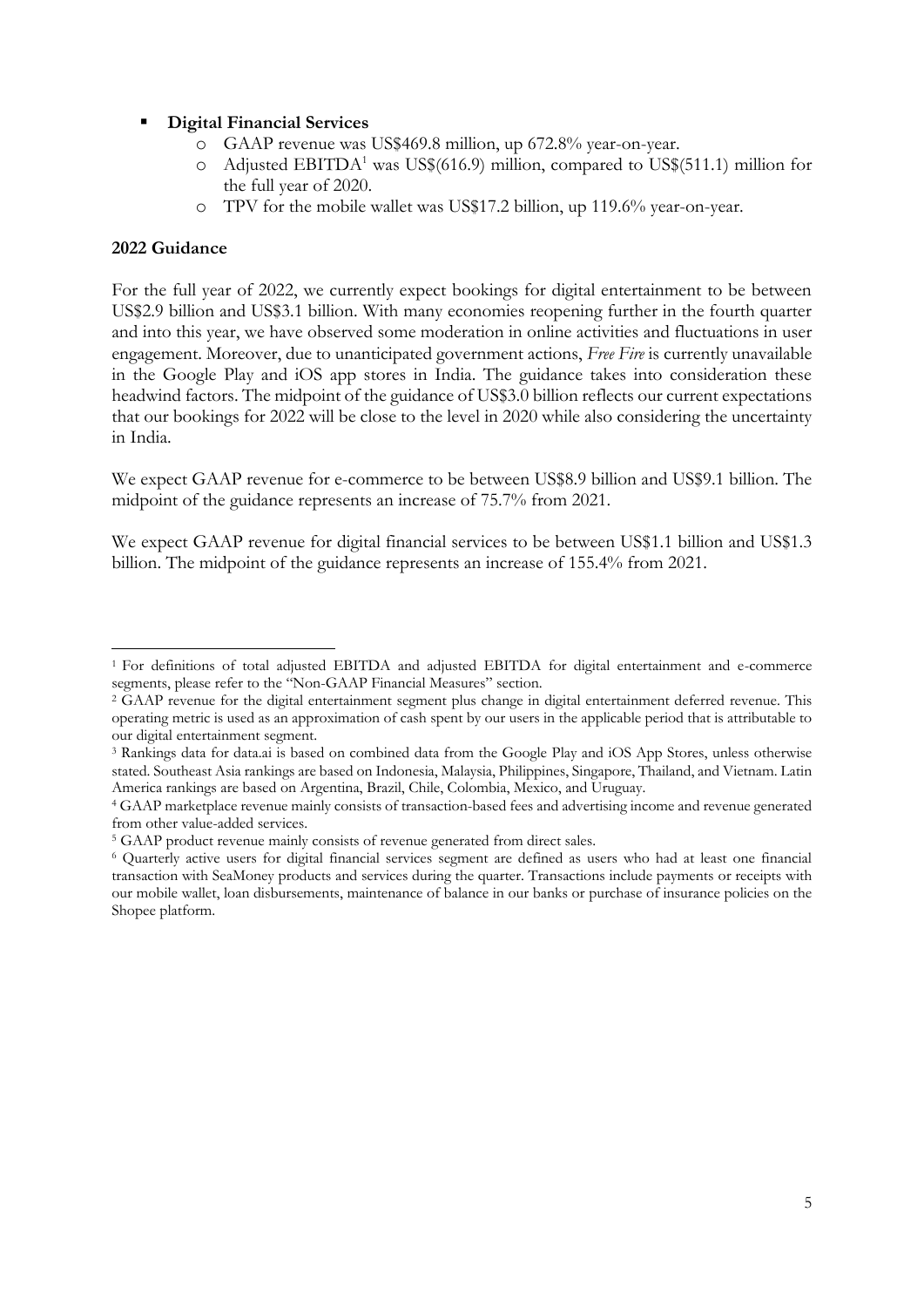## **Unaudited Summary of Financial Results**

(Amounts are expressed in thousands of US dollars "\$" except for per share data)

|                                                                                                                                                                       | For the Three Months<br>ended December 31, |                                     |                                   | For the Full Year<br>ended December 31, |                                        |                            |
|-----------------------------------------------------------------------------------------------------------------------------------------------------------------------|--------------------------------------------|-------------------------------------|-----------------------------------|-----------------------------------------|----------------------------------------|----------------------------|
|                                                                                                                                                                       | 2020                                       | 2021                                |                                   | 2020                                    | 2021                                   |                            |
|                                                                                                                                                                       | \$                                         | \$                                  | YOY%                              | \$                                      | \$                                     | YOY%                       |
| Revenue                                                                                                                                                               |                                            |                                     |                                   |                                         |                                        |                            |
| Service revenue                                                                                                                                                       |                                            |                                     |                                   |                                         |                                        |                            |
| Digital Entertainment                                                                                                                                                 | 693,362                                    | 1,415,044                           | 104.1%                            | 2,015,972                               | 4,320,013                              | 114.3%                     |
| E-commerce and other services                                                                                                                                         | 656,566                                    | 1,482,665                           | 125.8%                            | 1,777,330                               | 4,564,617                              | 156.8%                     |
| Sales of goods                                                                                                                                                        | 216,622                                    | 324,405                             | 49.8%                             | 582,362                                 | 1,070,560                              | 83.8%                      |
|                                                                                                                                                                       | 1,566,550                                  | 3,222,114                           | 105.7%                            | 4,375,664                               | 9,955,190                              | 127.5%                     |
| Cost of revenue                                                                                                                                                       |                                            |                                     |                                   |                                         |                                        |                            |
| Cost of service                                                                                                                                                       |                                            |                                     |                                   |                                         |                                        |                            |
| Digital Entertainment                                                                                                                                                 | (208,360)                                  | (374, 783)                          | 79.9%                             | (702, 329)                              | (1,230,082)                            | 75.1%                      |
| E-commerce and other services                                                                                                                                         | (611, 637)                                 | (1, 235, 351)                       | $102.0\%$                         | (1,743,773)                             | (3,825,826)                            | 119.4%                     |
| Cost of goods sold                                                                                                                                                    | (212, 841)                                 | (301, 252)                          | $41.5\%$                          | (580, 657)                              | (1,003,547)                            | 72.8%                      |
|                                                                                                                                                                       | (1,032,838)                                | (1,911,386)                         | $85.1\%$                          | (3,026,759)                             | (6,059,455)                            | 100.2%                     |
| Gross profit                                                                                                                                                          | 533,712                                    | 1,310,728                           | 145.6%                            | 1,348,905                               | 3,895,735                              | $188.8\%$                  |
| Other operating income                                                                                                                                                | 72,697                                     | 72,294                              | $(0.6)\%$                         | 189,645                                 | 287,946                                | $51.8\%$                   |
| Sales and marketing expenses                                                                                                                                          | (665, 222)                                 | (1,219,858)                         | 83.4%                             | (1,830,875)                             | (3,829,743)                            | 109.2%                     |
| General and administrative expenses                                                                                                                                   | (189,005)                                  | (318, 597)                          | 68.6%                             | (657, 215)                              | (1, 105, 295)                          | 68.2%                      |
| Research and development expenses                                                                                                                                     | (109, 507)                                 | (286, 642)                          | 161.8%                            | (353, 785)                              | (831,703)                              | 135.1%                     |
| Total operating expenses                                                                                                                                              | (891, 037)                                 | (1,752,803)                         | 96.7%                             | (2,652,230)                             | (5,478,795)                            | 106.6%                     |
| <b>Operating loss</b>                                                                                                                                                 | (357, 325)                                 | (442, 075)                          | 23.7%                             | (1,303,325)                             | (1,583,060)                            | 21.5%                      |
| Non-operating loss, net                                                                                                                                               | (124, 459)                                 | (70, 995)                           | $(43.0)\%$                        | (179, 913)                              | (132, 124)                             | $(26.6)\%$                 |
| Income tax expense                                                                                                                                                    | (44, 166)                                  | (105, 609)                          | 139.1%                            | (141, 640)                              | (332, 865)                             | $135.0\%$                  |
| Share of results of equity investees                                                                                                                                  | 1,381                                      | 2,390                               | $73.1\%$                          | 721                                     | 5,019                                  | 596.1%                     |
| Net loss                                                                                                                                                              | (524, 569)                                 | (616, 289)                          | 17.5%                             | (1,624,157)                             | (2,043,030)                            | 25.8%                      |
| Net loss excluding share-based<br>compensation <sup>(1)</sup>                                                                                                         | (430, 722)                                 | (483, 492)                          | 12.3%                             | (1,333,911)                             | (1,572,706)                            | 17.9%                      |
| Basic and diluted loss per share based on<br>net loss excluding share-based<br>compensation attributable to Sea<br>Limited's ordinary shareholders <sup>(1)</sup>     | (0.87)                                     | (0.88)                              | $1.1\%$                           | (2.78)                                  | (2.96)                                 | $6.5\%$                    |
| Change in deferred revenue of Digital<br>Entertainment                                                                                                                | 319,720                                    | (333,300)                           | $(204.2)\%$                       | 1,170,399                               | 276,352                                | $(76.4)\%$                 |
| Adjusted EBITDA for Digital<br>Entertainment <sup>(1)</sup><br>Adjusted EBITDA for E-commerce (1)<br>Adjusted EBITDA for Digital<br>Financial Services <sup>(1)</sup> | 663,539<br>(427, 474)<br>(171, 263)        | 602,565<br>(877, 737)<br>(149, 813) | $(9.2)\%$<br>105.3%<br>$(12.5)\%$ | 1,982,734<br>(1,306,908)<br>(511,092)   | 2,775,957<br>(2,554,221)<br>(616, 924) | $40.0\%$<br>95.4%<br>20.7% |
| Adjusted EBITDA for Other Services (1)                                                                                                                                | (12,668)                                   | (56, 859)                           | 348.8%                            | (39, 551)                               | (170, 211)                             | 330.4%                     |
| Unallocated expenses <sup>(2)</sup>                                                                                                                                   | (3,407)                                    | (10,296)                            | 202.2%                            | (18, 198)                               | (28, 196)                              | 54.9%                      |
| Total adjusted EBITDA (1)                                                                                                                                             | 48,727                                     | (492, 140)                          | $(1,110.0)\%$                     | 106,985                                 | (593, 595)                             | $(654.8)\%$                |

(1) For a discussion of the use of non-GAAP financial measures, see "Non-GAAP Financial Measures".

(2) Unallocated expenses are mainly related to share-based compensation and general and corporate administrative costs such as professional fees and other miscellaneous items that are not allocated to segments. These expenses are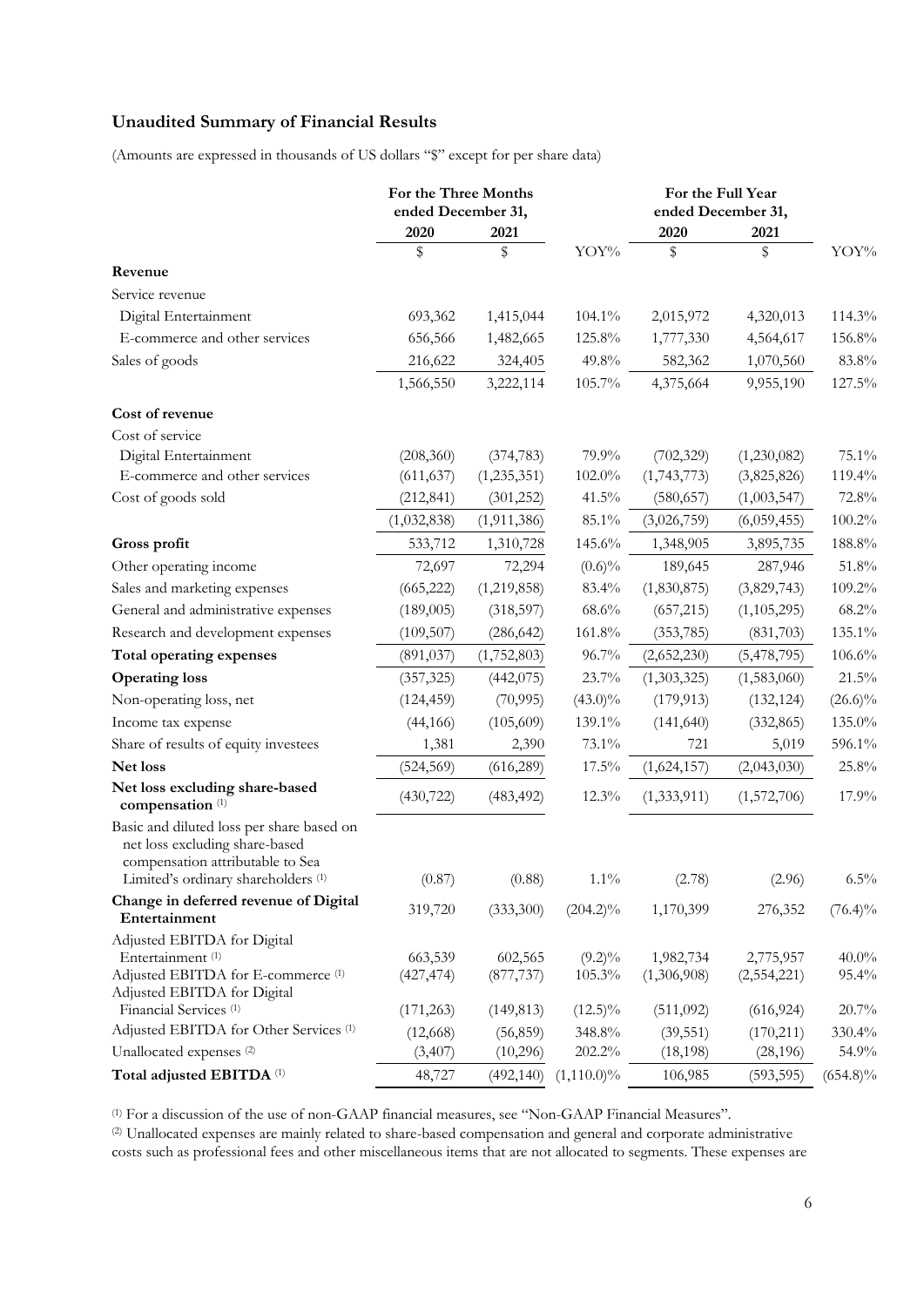excluded from segment results as they are not reviewed by the Chief Operating Decision Maker ("CODM") as part of segment performance.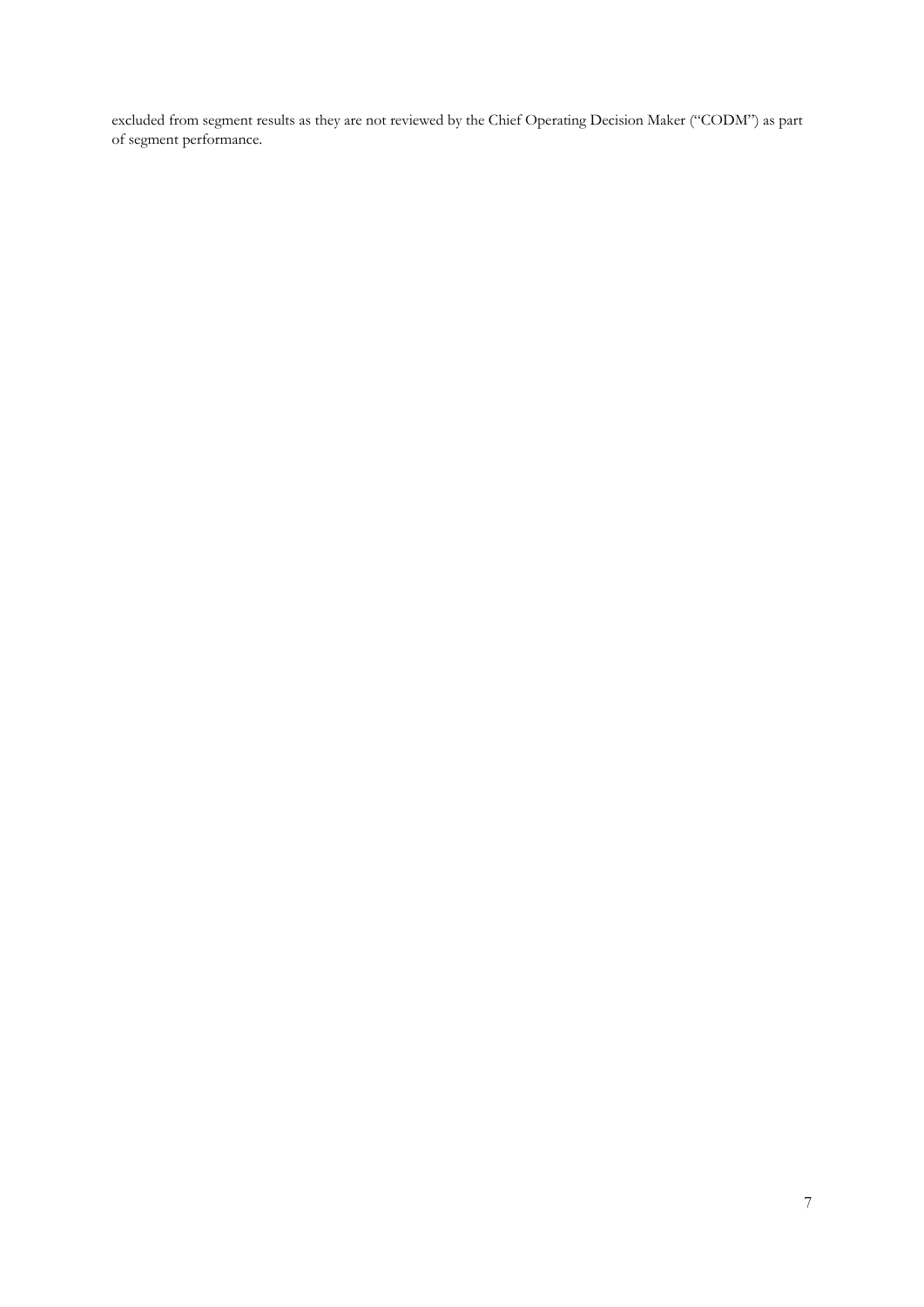### **Three Months Ended December 31, 2021 Compared to Three Months Ended December 31, 2020**

## **Revenue**

Our total GAAP revenue increased by 105.7% to US\$3.2 billion in the fourth quarter of 2021 from US\$1.6 billion in the fourth quarter of 2020. The increase was mainly driven by the growth in each of the segments detailed as follows:

- *Digital Entertainment:* GAAP revenue increased by 104.1% to US\$1.4 billion in the fourth quarter of 2021 from US\$693.4 million in the fourth quarter of 2020. This increase was primarily due to recognition of accumulated deferred revenue from previous quarters.
- *E-commerce and other services:* GAAP revenue increased by 125.8% to US\$1.5 billion in the fourth quarter of 2021 from US\$656.6 million in the fourth quarter of 2020. This increase was primarily driven by the growing adoption of products and services across our ecommerce and digital financial services businesses.
- *Sales of goods:* GAAP revenue increased by 49.8% to US\$324.4 million in the fourth quarter of 2021 from US\$216.6 million in the fourth quarter of 2020, primarily due to the increase in our product offerings.

## **Cost of Revenue**

Our total cost of revenue increased by 85.1% to US\$1.9 billion in the fourth quarter of 2021 from US\$1.0 billion in the fourth quarter of 2020.

- *Digital Entertainment:* Cost of revenue increased by 79.9% to US\$374.8 million in the fourth quarter of 2020 from US\$208.4 million in the fourth quarter of 2020. The increase was largely in line with the increase in our digital entertainment revenue.
- *E-commerce and other services:* Cost of revenue for our e-commerce and other services segment combined increased by 102.0% to US\$1.2 billion in the fourth quarter of 2021 from US\$611.6 million in the fourth quarter of 2020. The increase was primarily due to higher costs of logistics from order growth, and other costs driven by the growth of our ecommerce marketplace.
- *Cost of goods sold:* Cost of goods sold increased by 41.5% to US\$301.3 million in the fourth quarter of 2021 from US\$212.8 million in the fourth quarter of 2020. The increase was largely in line with the increase in our revenue from sales of goods.

# **Other Operating Income**

Our other operating income was US\$72.3 million and US\$72.7 million in the fourth quarter of 2021 and 2020, respectively. Other operating income mainly consists of rebates from e-commerce related logistics services providers.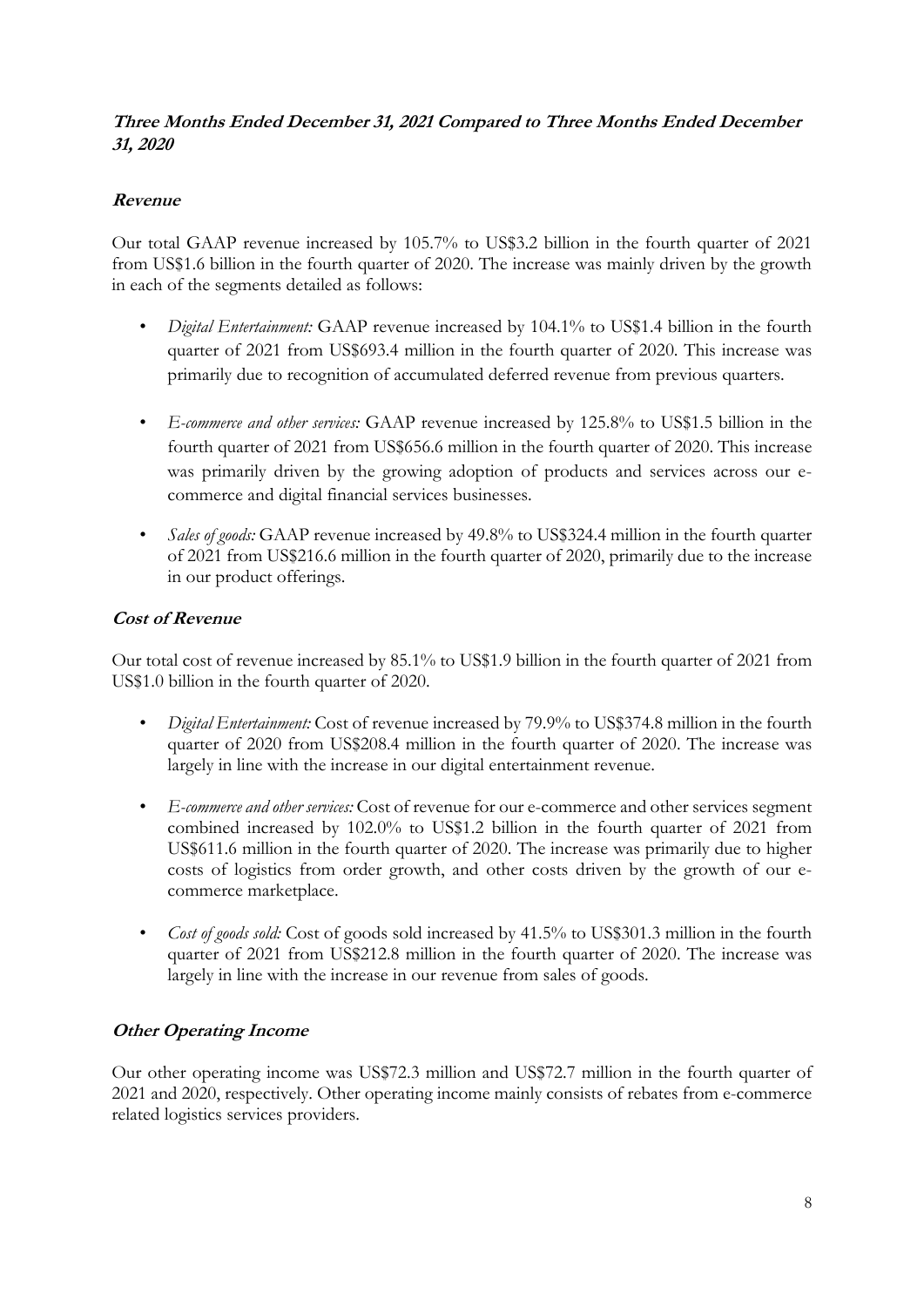### **Sales and Marketing Expenses**

Our total sales and marketing expenses increased by 83.4% to US\$1.2 billion in the fourth quarter of 2021 from US\$665.2 million in the fourth quarter of 2020. The table below sets forth the breakdown of the sales and marketing expenses of our major reporting segments. Amounts are expressed in thousands of US dollars ("\$").

|                                     | For the Three Months<br>ended December 31, |         |          |
|-------------------------------------|--------------------------------------------|---------|----------|
|                                     | 2020                                       | 2021    | YOY%     |
| <b>Sales and Marketing Expenses</b> |                                            |         |          |
| Digital Entertainment               | 61.191                                     | 109,625 | 79.2%    |
| E-commerce                          | 438,475                                    | 840,727 | 91.7%    |
| Digital Financial Services          | 152,359                                    | 228,729 | $50.1\%$ |

- *Digital Entertainment:* Sales and marketing expenses increased by 79.2% to US\$109.6 million in the fourth quarter of 2021 from US\$61.2 million in the fourth quarter of 2020. The increase was primarily due to higher online marketing and content costs as we continue to deepen the engagement with our gamers' community and deepen investment in long-term brand building.
- *E-commerce:* Sales and marketing expenses increased by 91.7% to US\$840.7 million in the fourth quarter of 2021 from US\$438.5 million in the fourth quarter of 2020. The increase was primarily attributable to the ramping up of marketing incentives and online marketing efforts, as we continue investing in capturing market opportunities and expanding across markets.
- *Digital Financial Services:* Sales and marketing expenses increased by 50.1% to US\$228.7 million in the fourth quarter of 2021 from US\$152.4 million in the fourth quarter of 2020. The increase was mainly due to our efforts to promote adoption of our mobile wallet services.

## **General and Administrative Expenses**

Our general and administrative expenses increased by 68.6% to US\$318.6 million in the fourth quarter of 2021 from US\$189.0 million in the fourth quarter of 2020. This increase was primarily due to higher staff compensation and benefit costs from increased staff to support the business growth, office facilities and related expenses, as well as credit losses for our digital financial services business.

## **Research and Development Expenses**

Our research and development expenses increased by 161.8% to US\$286.6 million in the fourth quarter of 2021 from US\$109.5 million in the fourth quarter of 2020, primarily due to the increase in research and development staff force.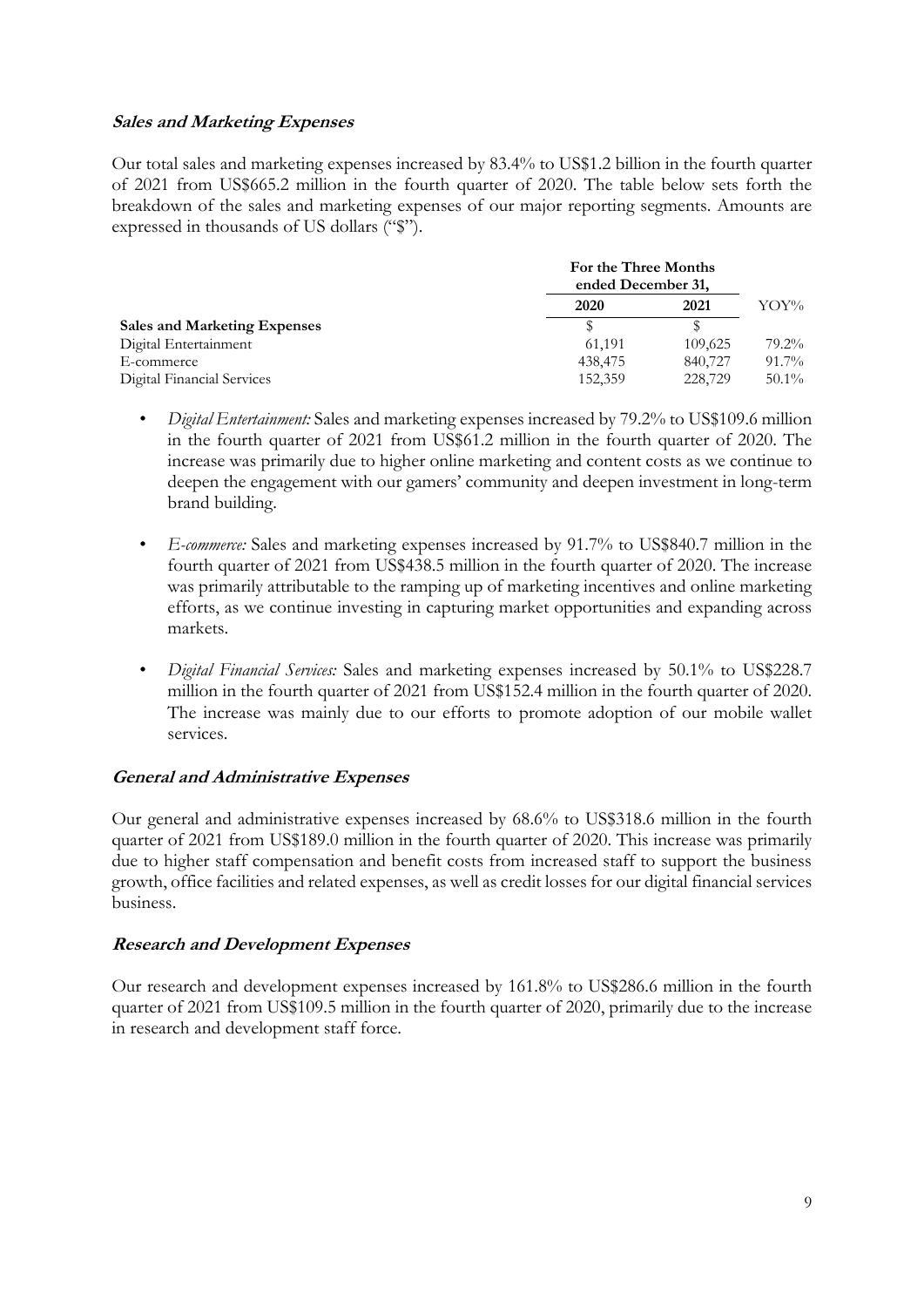## **Non-operating Income or Losses, Net**

Non-operating income or losses consist of interest income, interest expense, investment gain (loss), and foreign exchange gain (loss). We recorded a net non-operating loss of US\$71.0 million in the fourth quarter of 2021, compared to a net non-operating loss of US\$124.5 million in the fourth quarter of 2020. Our non-operating loss in the fourth quarter of 2021 was primarily due to interest expenses on our convertible notes.

## **Income Tax Expense**

We had a net income tax expense of US\$105.6 million and US\$44.2 million in the fourth quarter of 2021 and 2020, respectively. The income tax expense in the fourth quarter of 2021 was primarily due to corporate income tax and withholding tax expenses incurred by our digital entertainment segment.

### **Net Loss**

As a result of the foregoing, we had net losses of US\$616.3 million and US\$524.6 million in the fourth quarter of 2021 and 2020, respectively.

### **Net Loss Excluding Share-based Compensation**

Net loss excluding share-based compensation, was US\$483.5 million and US\$430.7 million in the fourth quarter of 2021 and 2020, respectively.

### **Basic and Diluted Loss Per Share Based on Net Loss Excluding Share-based Compensation Attributable to Sea Limited's Ordinary Shareholders**

Basic and diluted loss per share based on net loss excluding share-based compensation, was US\$0.88 and US\$0.87 in the fourth quarter of 2021 and 2020, respectively.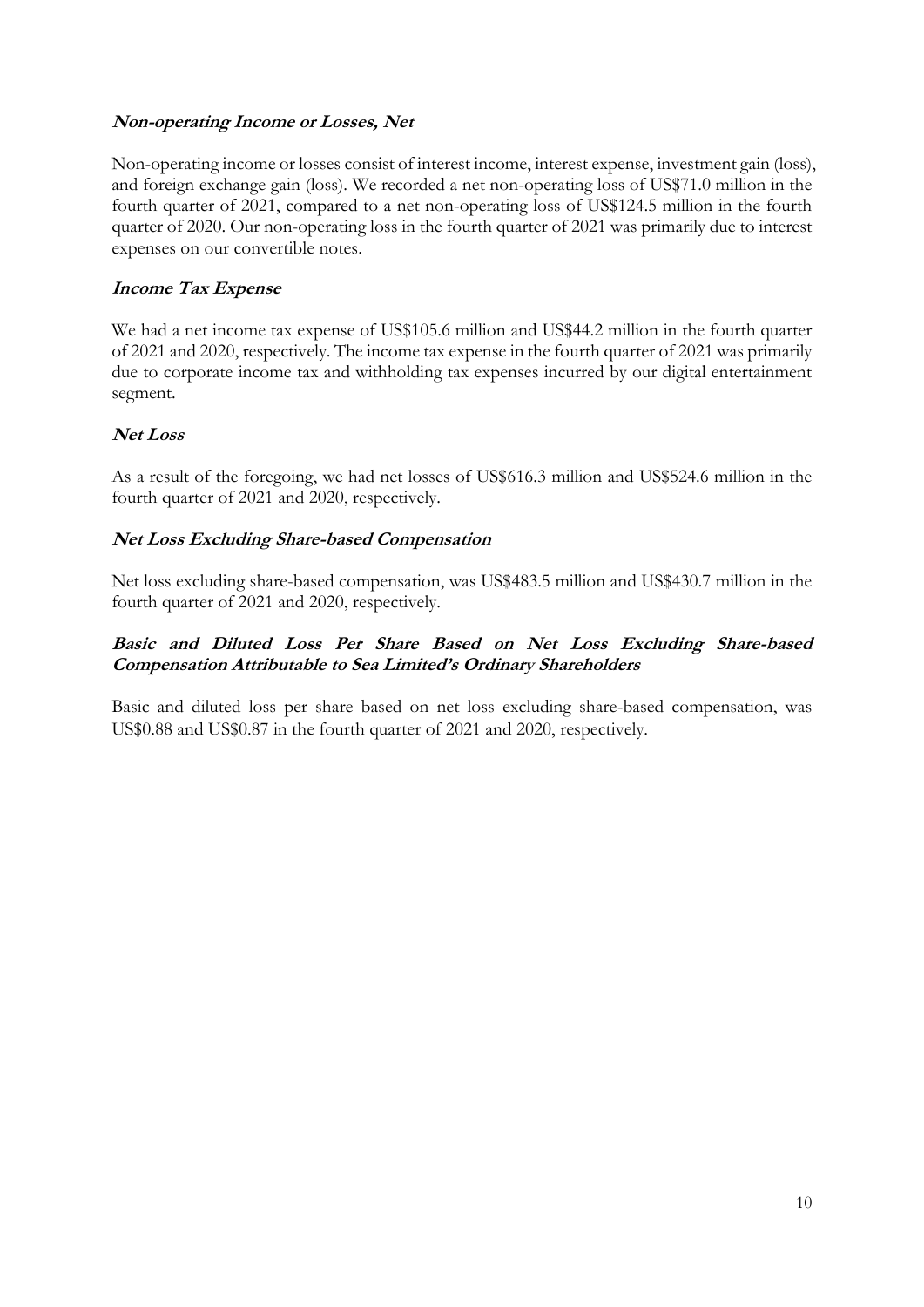## **Full Year Ended December 31, 2021 Compared to Full Year Ended December 31, 2020**

## **Revenue**

Our total GAAP revenue increased by 127.5% to US\$10.0 billion for the full year ended December 31, 2021 from US\$4.4 billion for the full year ended December 31, 2020. The increase was mainly driven by the growth in each of the segments detailed as follows:

- *Digital Entertainment:* GAAP revenue increased by 114.3% to US\$4.3 billion for the full year ended December 31, 2021 from US\$2.0 billion for the full year ended December 31, 2020. This increase was primarily due to the increase in our active user base as well as the deepened paying user penetration.
- *E-commerce and other services:* GAAP revenue increased by 156.8% to US\$4.6 billion for the full year ended December 31, 2021 from US\$1.8 billion for the full year ended December 31, 2020. This increase was primarily driven by the growing adoption of products and services across our e-commerce and digital financial services businesses.
- *Sales of goods:* GAAP revenue increased by 83.8% to US\$1.1 billion for the full year ended December 31, 2021 from US\$582.4 million for the full year ended December 31, 2020, primarily due to the increase in our product offerings.

## **Cost of Revenue**

Our total cost of revenue increased by 100.2% to US\$6.1 billion for the full year ended December 31, 2021 from US\$3.0 billion for the full year ended December 31, 2020.

- *Digital Entertainment:* Cost of revenue increased by 75.1% to US\$1.2 billion for the full year ended December 31, 2021 from US\$702.3 million for the full year ended December 31, 2020. The increase was largely in line with the increase in our digital entertainment revenue.
- *E-commerce and other services:* Cost of revenue for our e-commerce and other services segment combined increased by 119.4% to US\$3.8 billion for the full year ended December 31, 2021 from US\$1.7 billion for the full year ended December 31, 2020. The increase was primarily due to higher costs of logistics from order growth, and other costs driven by the growth of our e-commerce marketplace.
- *Cost of goods sold:* Cost of goods sold increased by 72.8% to US\$1.0 billion for the full year ended December 31, 2021 from US\$580.7 million for the full year ended December 31, 2020. The increase was largely in line with the increase in our revenue from sales of goods.

## **Other Operating Income**

Our other operating income increased by 51.8% to US\$287.9 million for the full year ended December 31, 2021 from US\$189.6 million for the full year ended December 31, 2020. The increase in our other operating income was mainly due to the rebates from e-commerce related logistics services providers.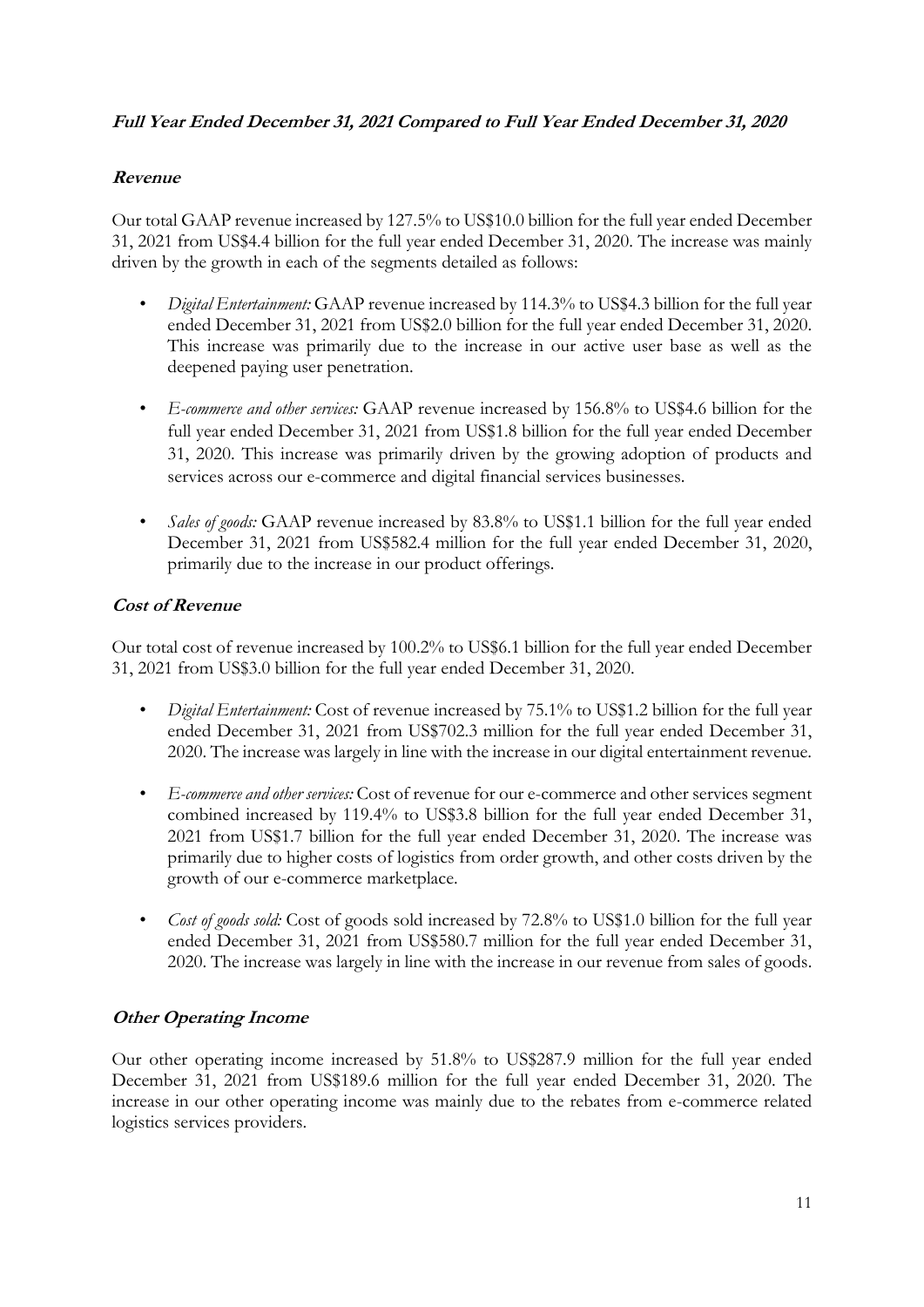### **Sales and Marketing Expenses**

Our total sales and marketing expenses increased by 109.2% to US\$3.8 billion for the full year ended December 31, 2021 from US\$1.8 billion for the full year ended December 31, 2020. The table below sets forth the breakdown of the sales and marketing expenses of our major reporting segments. Amounts are expressed in thousands of US dollars ("\$").

|                                     | For the Full Year<br>ended December 31, |           |           |
|-------------------------------------|-----------------------------------------|-----------|-----------|
|                                     | 2020                                    | 2021      | YOY%      |
| <b>Sales and Marketing Expenses</b> |                                         |           |           |
| Digital Entertainment               | 165,319                                 | 357,106   | $116.0\%$ |
| E-commerce                          | 1,219,607                               | 2,630,401 | $115.7\%$ |
| Digital Financial Services          | 415,418                                 | 742,702   | 78.8%     |

- *Digital Entertainment:* Sales and marketing expenses increased by 116.0% to US\$357.1 million for the full year ended December 31, 2021 from US\$165.3 million for the full year ended December 31, 2020. The increase was primarily due to higher online marketing and content costs as we continue to deepen the engagement with our gamers' community and deepen investment in long-term brand building.
- *E-commerce:* Sales and marketing expenses increased by 115.7% to US\$2.6 billion for the full year ended December 31, 2021 from US\$1.2 billion for the full year ended December 31, 2020. The increase was primarily attributable to the ramping up of marketing incentives and online marketing efforts, as we continue investing in capturing market opportunities and expanding across markets.
- *Digital Financial Services:* Sales and marketing expenses increased by 78.8% to US\$742.7 million for the full year ended December 31, 2021 from US\$415.4 million for the full year ended December 31, 2020. The increase was mainly due to our efforts to promote adoption of our mobile wallet services.

## **General and Administrative Expenses**

Our general and administrative expenses increased by 68.2% to US\$1.1 billion for the full year ended December 31, 2021 from US\$657.2 million for the full year ended December 31, 2020. This increase was primarily due to higher staff compensation and benefit costs from increased staff to support the business growth, office facilities and related expenses, as well as credit losses for our digital financial services business.

## **Research and Development Expenses**

Our research and development expenses increased by 135.1% to US\$831.7 million for the full year ended December 31, 2021 from US\$353.8 million for the full year ended December 31, 2020, primarily due to the increase in research and development staff force.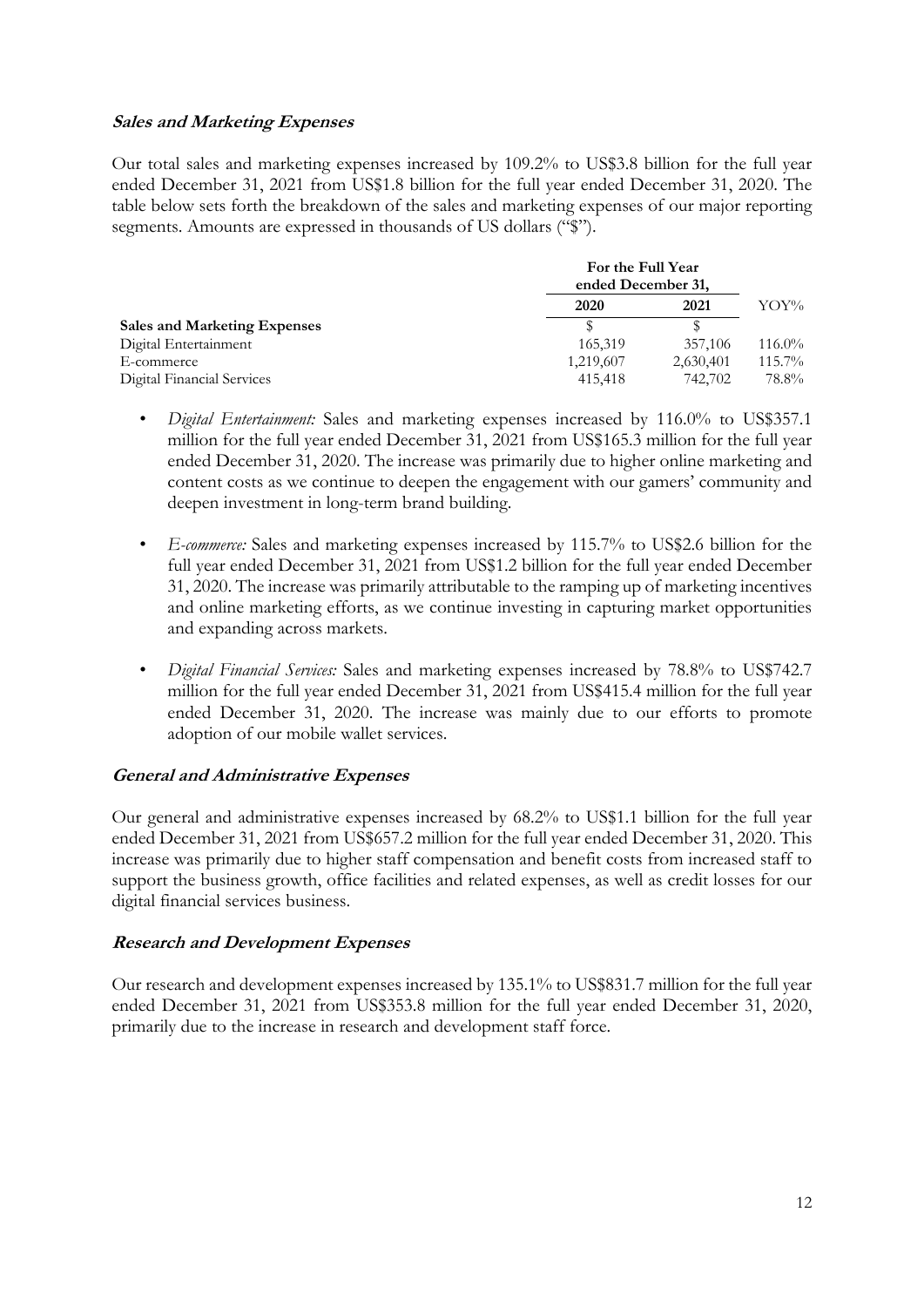## **Non-operating Income or Losses, Net**

Non-operating income or losses mainly consist of interest income, interest expense, investment gain (loss), and foreign exchange gain (loss). We recorded a net non-operating loss of US\$132.1 million for the full year ended December 31, 2021, compared to a net non-operating loss of US\$179.9 million for the full year ended December 31, 2020. Our non-operating loss for the full year ended December 31, 2021 was primarily due to interest expense on our convertible notes.

## **Income Tax Expense**

We had a net income tax expense of US\$332.9 million and US\$141.6 million for the full year ended December 31, 2021 and 2020, respectively. The income tax expense for the full year ended December 31, 2021 was primarily due to corporate income tax and withholding tax expenses incurred by our digital entertainment segment.

## **Net Loss**

As a result of the foregoing, we had net losses of US\$2.0 billion and US\$1.6 billion for the full year ended December 31, 2021 and 2020, respectively.

### **Net Loss Excluding Share-based Compensation**

Net loss excluding share-based compensation, was US\$1.6 billion and US\$1.3 billion for the full year ended December 31, 2021 and 2020, respectively.

### **Basic and Diluted Loss Per Share Based on Net Loss Excluding Share-based Compensation Attributable to Sea Limited's Ordinary Shareholders**

Basic and diluted loss per share based on net loss excluding share-based compensation, was US\$2.96 and US\$2.78 for the full year ended December 31, 2021 and 2020, respectively.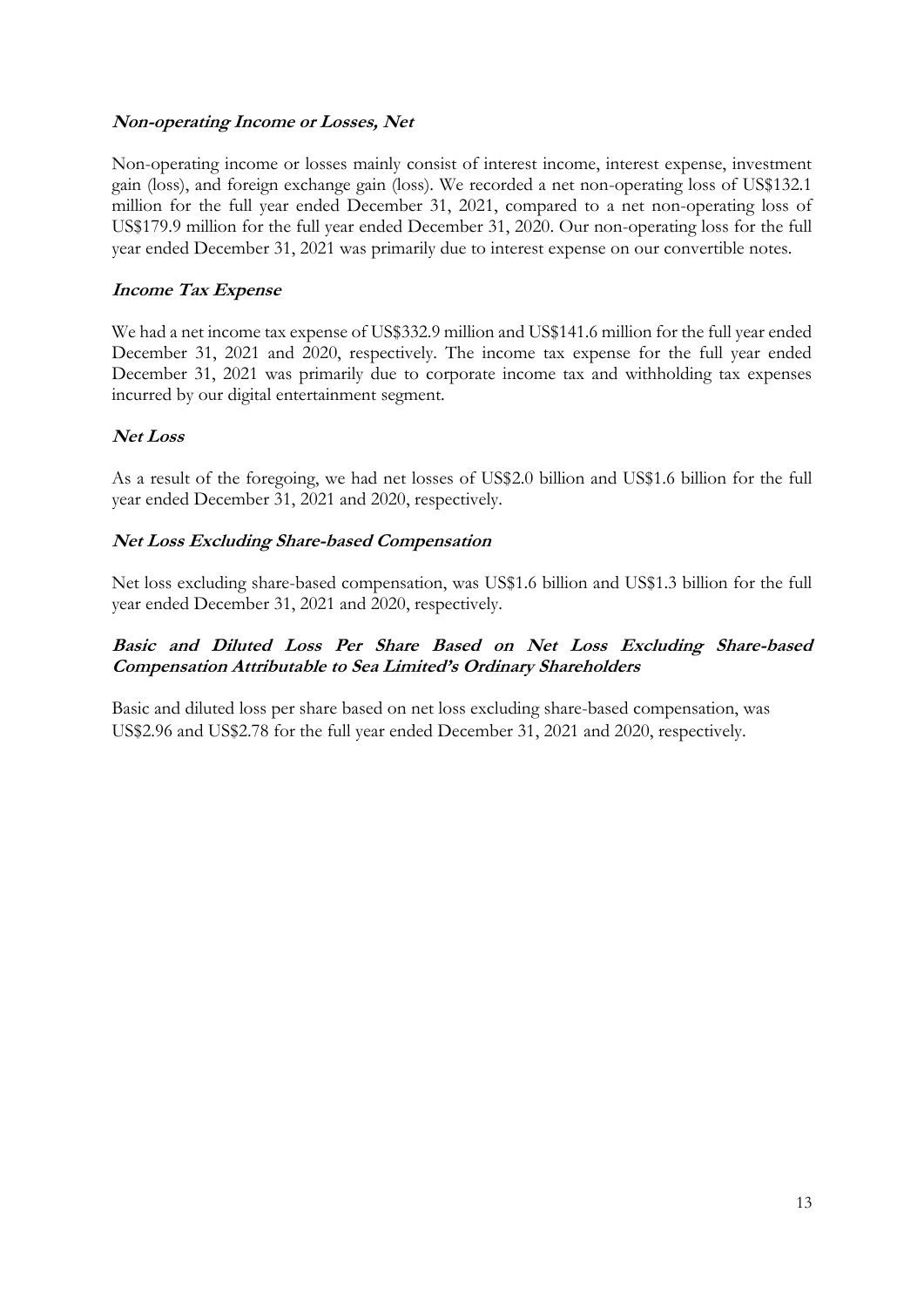### **Webcast and Conference Call Information**

The Company's management will host a conference call today to review Sea's business and financial performance.

Details of the conference call and webcast are as follows:

| Date and time:   | 7:30 AM U.S. Eastern Time on March 1, 2022<br>8:30 PM Singapore / Hong Kong Time on March 1, 2022 |                                                   |  |  |
|------------------|---------------------------------------------------------------------------------------------------|---------------------------------------------------|--|--|
| Webcast link:    | https://services.choruscall.com/links/se220301.html                                               |                                                   |  |  |
| Dial in numbers: | US Toll Free: 1-888-317-6003<br>International: 1-412-317-6061<br>United Kingdom: 08-082-389-063   | Hong Kong: 800-963-976<br>Singapore: 800-120-5863 |  |  |

Passcode for Participants: 8129636

A replay of the conference call will be available at the Company's investor relations website [\(www.sea.com/investor/home\)](http://www.sea.com/investor/home). An archived webcast will be available at the same link above.

### **For enquiries, please contact:**

Investors / analysts:  $ir(\partial)$  sea.com Media: [media@sea.com](mailto:media@sea.com)

### **About Sea Limited**

Sea Limited (NYSE: SE) is a leading global consumer internet company founded in Singapore in 2009. Its mission is to better the lives of consumers and small businesses with technology. Sea operates three core businesses across digital entertainment, e-commerce, as well as digital payments and financial services, known as Garena, Shopee and SeaMoney, respectively. Garena is a leading global online games developer and publisher. Shopee is the largest pan-regional ecommerce platform in Southeast Asia and Taiwan. SeaMoney is a leading digital payments and financial services provider in Southeast Asia.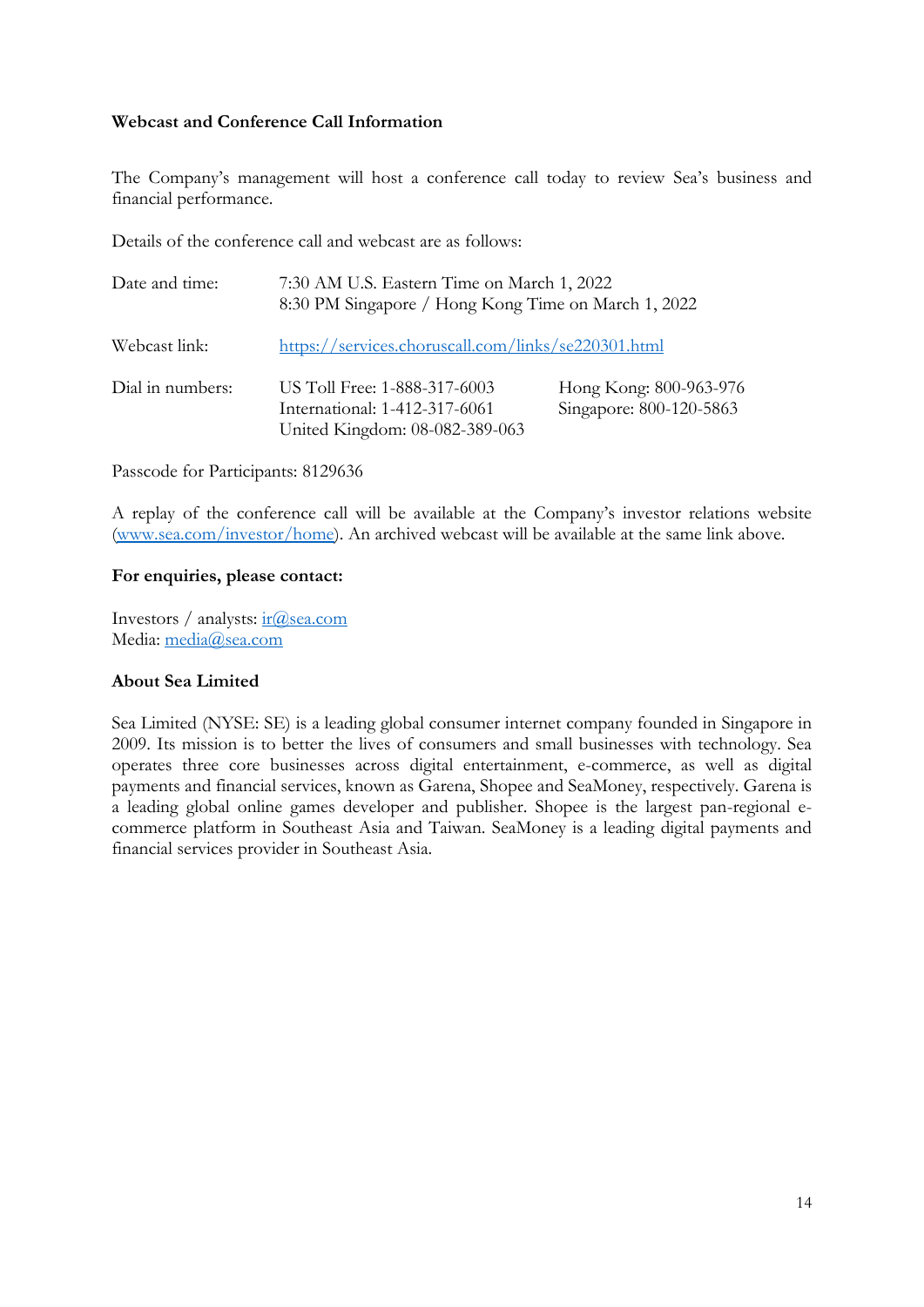#### **Forward-Looking Statements**

This announcement contains forward-looking statements. These statements are made under the "safe harbor" provisions of the U.S. Private Securities Litigation Reform Act of 1995. These forward-looking statements can be identified by terminology such as "may," "could," "will," "expect," "anticipate," "aim," "future," "intend," "plan," "believe," "estimate," "likely to," "potential," "confident," "guidance," and similar statements. Among other things, statements that are not historical facts, including statements about Sea's beliefs and expectations, the business, financial and market outlook, and projections from its management in this announcement, as well as Sea's strategic and operational plans, contain forward-looking statements. Sea may also make written or oral forward-looking statements in its periodic reports to the U.S. Securities and Exchange Commission (the "SEC"), in its annual report to shareholders, in press releases, and other written materials, and in oral statements made by its officers, directors, or employees to third parties. Forward-looking statements involve inherent risks and uncertainties. A number of factors could cause actual results to differ materially from those contained in any forward-looking statement, including but not limited to the following: Sea's goals and strategies; its future business development, financial condition, financial results, and results of operations; the growth in, and market size of, the digital entertainment, e-commerce and digital financial services industries in the markets where it operates, including segments within those industries; expected changes in its revenue, costs or expenditures; its ability to continue to source, develop and offer new and attractive online games and to offer other engaging digital entertainment content; the growth of its digital entertainment, e-commerce and digital financial services businesses; its expectations regarding growth in its user base, level of engagement, and monetization; its ability to continue to develop new technologies and/or upgrade its existing technologies; its expectations regarding the use of proceeds from its financing activities, including its follow-on offerings and convertible notes offerings; growth and trends of its markets and competition in its industries; government policies and regulations relating to its industries, including the effects of any government orders or actions on its businesses; general economic and business conditions in its markets; and the impact of widespread health developments, including the COVID-19 pandemic, and the responses thereto (such as voluntary and in some cases, mandatory quarantines as well as shut downs and other restrictions on travel and commercial, social and other activities, and the availability of effective vaccines and treatments) which could, among other things, impact the business and manufacturing activities of its ecosystem participants, disrupt the global supply chain including those of its sellers on its platforms and merchant partners, and negatively affect consumer discretionary spending. Further information regarding these and other risks is included in Sea's filings with the SEC. All information provided in this press release and in the attachments is as of the date of this press release, and Sea undertakes no obligation to update any forward-looking statement, except as required under applicable law.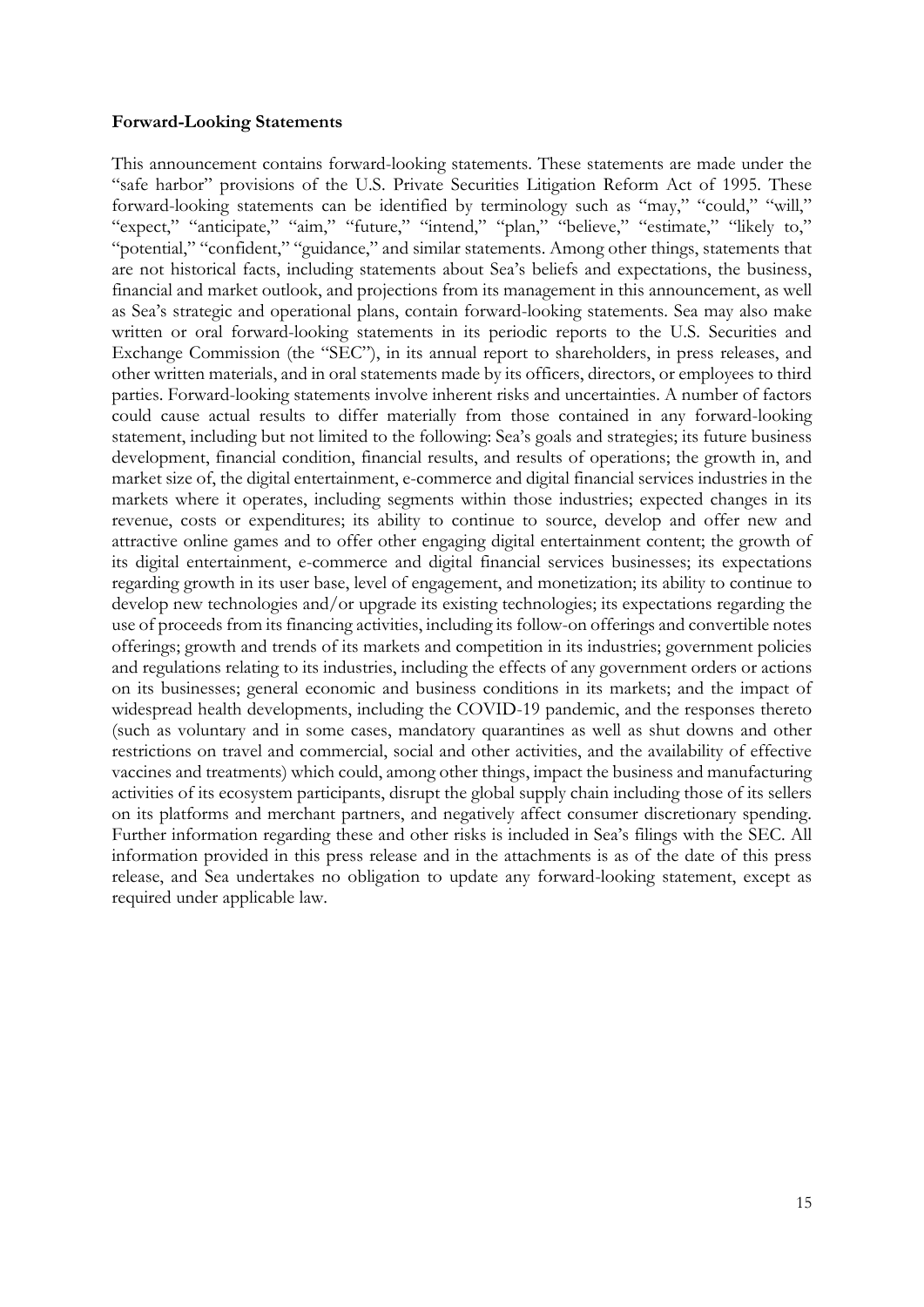### **Non-GAAP Financial Measures**

To supplement our consolidated financial statements, which are prepared and presented in accordance with U.S. GAAP, we use the following non-GAAP financial measures to help evaluate our operating performance:

- "Net loss excluding share-based compensation" represents net loss before share-based compensation. This financial measure helps to identify underlying trends in our business that could otherwise be distorted by the effect of certain expenses that are included in net loss. The use of this measure has its limitations in that it does not include all items that impact the net loss or income for the period, and share-based compensation is a significant expense.
- "Net loss excluding share-based compensation attributable to Sea Limited's ordinary shareholders" represents net loss attributable to Sea Limited's ordinary shareholders before share-based compensation. This financial measure helps to identify underlying trends in our business that could otherwise be distorted by the effect of certain expenses that are included in net loss. The use of this measure has its limitations in that it does not include all items that impact the net loss or income for the period, and share-based compensation is a significant expense.
- "Basic and diluted loss per share based on net loss excluding share-based compensation attributable to Sea Limited's ordinary shareholders" represents net loss excluding share-based compensation attributable to Sea Limited's ordinary shareholders divided by the weighted average number of shares outstanding during the period.
- "Adjusted EBITDA" for our digital entertainment segment represents operating income (loss) before share-based compensation plus (a) depreciation and amortization expenses, and (b) the net effect of changes in deferred revenue and its related cost for our digital entertainment segment. We believe that the segment adjusted EBITDA helps to identify underlying trends in our operating results, enhancing their understanding of the past performance and future prospects.
- "Adjusted EBITDA" for our e-commerce segment, digital financial services segment and other services segment represents operating income (loss) before share-based compensation plus depreciation and amortization expenses. We believe that the segment adjusted EBITDA helps to identify underlying trends in our operating results, enhancing their understanding of the past performance and future prospects.
- "Total adjusted EBITDA" represents the sum of adjusted EBITDA of all our segments combined, plus unallocated expenses. We believe that the total adjusted EBITDA helps to identify underlying trends in our operating results, enhancing their understanding of the past performance and future prospects.

These non-GAAP financial measures have limitations as analytical tools. None of the above financial measures should be considered in isolation or construed as an alternative to revenue, net loss/income, or any other measure of performance or as an indicator of our operating performance. These non-GAAP financial measures presented here may not be comparable to similarly titled measures presented by other companies. Other companies may calculate similarly titled measures differently, limiting their usefulness as comparative measures to Sea's data. We compensate for these limitations by reconciling the non-GAAP financial measures to their nearest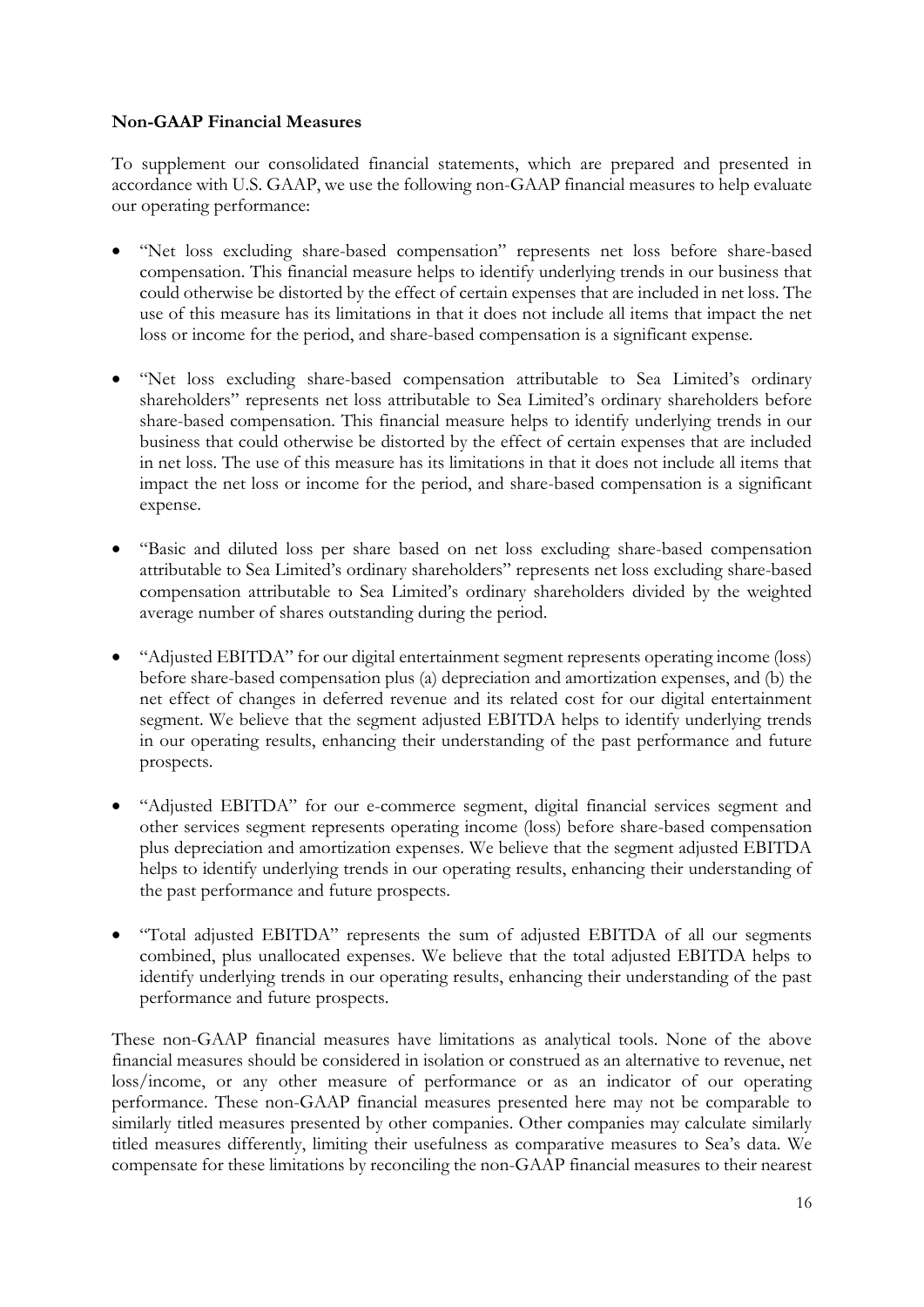U.S. GAAP financial measures, all of which should be considered when evaluating our performance. We encourage you to review our financial information in its entirety and not rely on any single financial measure.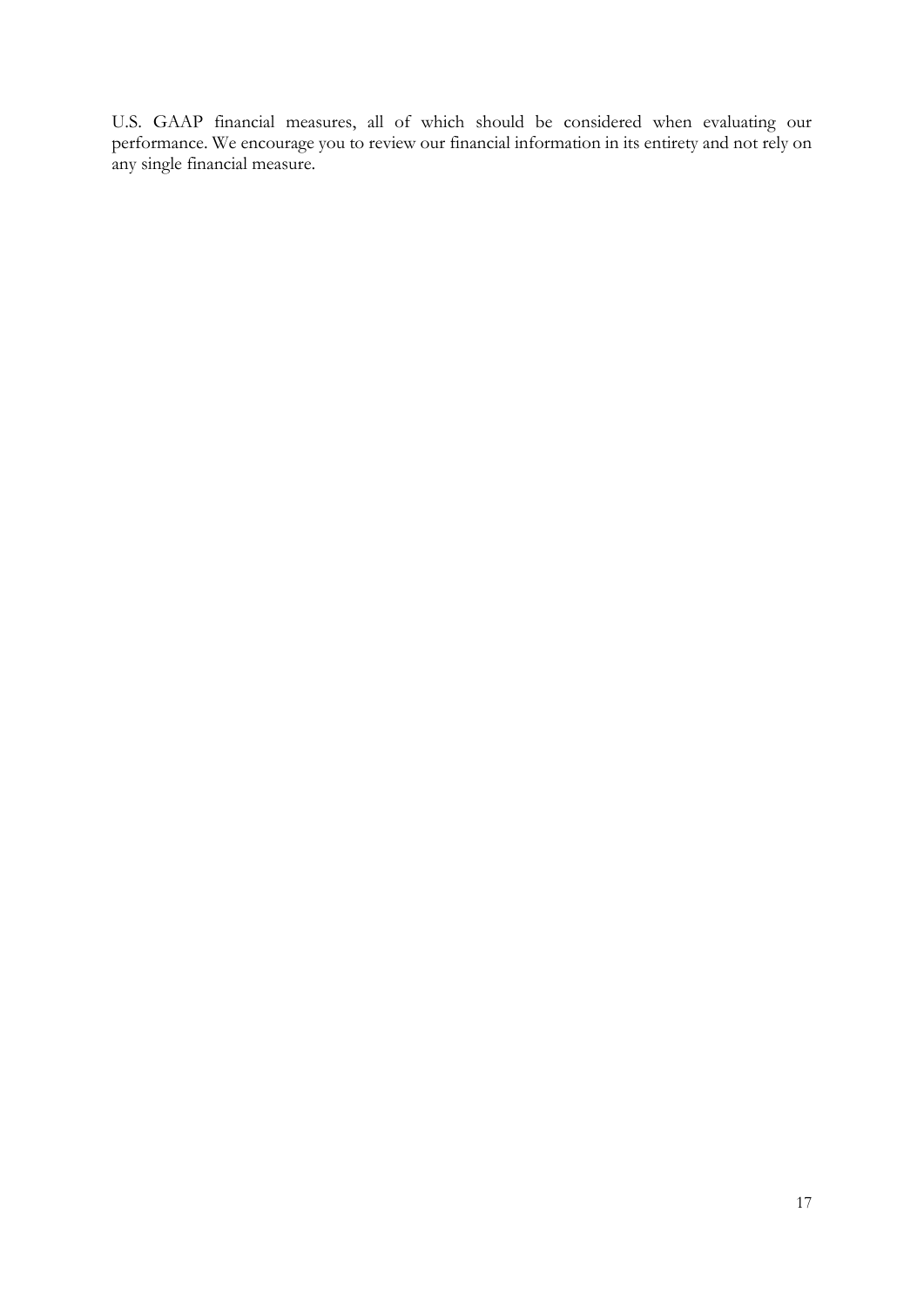The tables below present selected financial information of our reporting segments, the non-GAAP financial measures that are most directly comparable to GAAP financial measures, and the related reconciliations between the financial measures**.** Amounts are expressed in thousands of US dollars ("\$") except for number of shares & per share data.

|                                                                   | For the Three Months ended December 31, 2021 |            |            |                   |                         |                          |
|-------------------------------------------------------------------|----------------------------------------------|------------|------------|-------------------|-------------------------|--------------------------|
|                                                                   | Digital                                      | Е-         | Digital    | Other             |                         | Unallocated Consolidated |
|                                                                   | Entertainment                                | commerce   | Financial  | $S$ ervices $(1)$ | expenses <sup>(2)</sup> |                          |
|                                                                   |                                              |            | Services   |                   |                         |                          |
|                                                                   |                                              | \$         | \$         |                   | \$                      | \$                       |
| <b>Operating income (loss)</b>                                    | 858,831                                      | (941, 028) | (157, 647) | (59, 138)         | (143,093)               | (442,075)                |
| Net effect of changes in deferred<br>revenue and its related cost | (266, 399)                                   |            |            |                   |                         | (266, 399)               |
| Depreciation and Amortization                                     | 10,133                                       | 63,291     | 7,834      | 2,279             |                         | 83,537                   |
| Share-based compensation                                          |                                              |            |            |                   | 132,797                 | 132,797                  |
| <b>Adjusted EBITDA</b>                                            | 602,565                                      | (877, 737) | (149,813)  | (56, 859)         | (10,296)                | (492, 140)               |

|                                                                   | For the Three Months ended December 31, 2020 |            |                       |                   |                        |                          |
|-------------------------------------------------------------------|----------------------------------------------|------------|-----------------------|-------------------|------------------------|--------------------------|
|                                                                   | Digital                                      | Е-         | Digital               | Other             |                        | Unallocated Consolidated |
|                                                                   | Entertainment                                | commerce   | Financial<br>Services | $S$ ervices $(1)$ | express <sup>(2)</sup> |                          |
|                                                                   | \$                                           | \$         | S                     |                   |                        | \$                       |
| <b>Operating income (loss)</b>                                    | 397,115                                      | (467, 955) | (174,896)             | (14, 335)         | (97, 254)              | (357, 325)               |
| Net effect of changes in deferred<br>revenue and its related cost | 259,107                                      |            |                       |                   |                        | 259,107                  |
| Depreciation and Amortization                                     | 7,317                                        | 40,481     | 3,633                 | 1,667             |                        | 53,098                   |
| Share-based compensation                                          |                                              |            |                       |                   | 93,847                 | 93,847                   |
| <b>Adjusted EBITDA</b>                                            | 663,539                                      | (427,474)  | (171, 263)            | (12,668)          | (3, 407)               | 48,727                   |

(1) A combination of multiple business activities that does not meet the quantitative thresholds to qualify as reportable segments are grouped together as "Other Services".

<sup>(2)</sup> Unallocated expenses are mainly related to share-based compensation and general and corporate administrative costs such as professional fees and other miscellaneous items that are not allocated to segments. These expenses are excluded from segment results as they are not reviewed by the CODM as part of segment performance.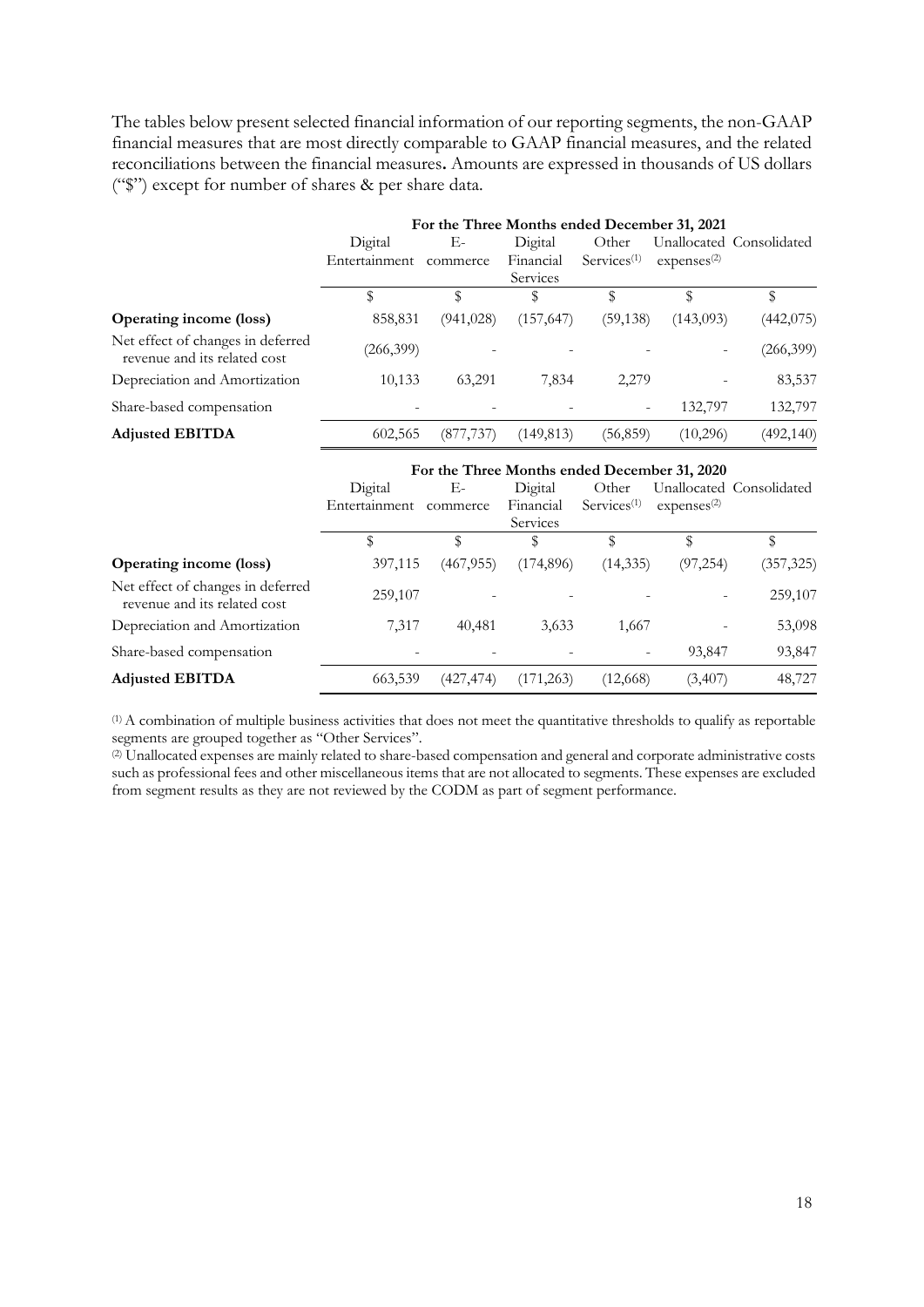|                                                                   | Digital<br>Entertainment | Е-<br>commerce | For the Full Year ended December 31, 2021<br>Digital<br>Financial<br>Services | Other<br>Services <sup>(1)</sup> | expenses <sup>(2)</sup> | Unallocated Consolidated |
|-------------------------------------------------------------------|--------------------------|----------------|-------------------------------------------------------------------------------|----------------------------------|-------------------------|--------------------------|
|                                                                   | \$                       | \$             | \$                                                                            | \$                               |                         | \$                       |
| <b>Operating income (loss)</b>                                    | 2,500,081                | (2,766,566)    | (640, 422)                                                                    | (177, 633)                       | (498,520)               | (1,583,060)              |
| Net effect of changes in deferred<br>revenue and its related cost | 240,109                  |                |                                                                               |                                  |                         | 240,109                  |
| Depreciation and Amortization                                     | 35,767                   | 212,345        | 23,498                                                                        | 7,422                            |                         | 279,032                  |
| Share-based compensation                                          |                          |                |                                                                               |                                  | 470,324                 | 470,324                  |
| <b>Adjusted EBITDA</b>                                            | 2,775,957                | (2,554,221)    | (616, 924)                                                                    | (170, 211)                       | (28, 196)               | (593, 595)               |
|                                                                   | Digital<br>Entertainment | Е-<br>commerce | For the Full Year ended December 31, 2020<br>Digital<br>Financial<br>Services | Other<br>Services <sup>(1)</sup> | expenses <sup>(2)</sup> | Unallocated Consolidated |
|                                                                   | \$                       | \$             | \$                                                                            | \$                               | \$                      | \$                       |
| <b>Operating income (loss)</b>                                    | 1,016,793                | (1,442,593)    | (520,075)                                                                     | (49,006)                         | (308, 444)              | (1,303,325)              |
| Net effect of changes in deferred                                 | 020.016                  |                |                                                                               |                                  |                         | 020.016                  |

| <b>Adjusted EBITDA</b>                                            |         | 1,982,734 (1,306,908) | (511,092)                | (39.551) | (18, 198) | 106,985 |
|-------------------------------------------------------------------|---------|-----------------------|--------------------------|----------|-----------|---------|
| Share-based compensation                                          | -       | -                     |                          |          | 290,246   | 290,246 |
| Depreciation and Amortization                                     | 26,125  | 135.685               | 8.983                    | 9,455    |           | 180,248 |
| The effect of changes in deferred<br>revenue and its related cost | 939,816 | -                     | $\overline{\phantom{a}}$ |          |           | 939,816 |

(1) A combination of multiple business activities that does not meet the quantitative thresholds to qualify as reportable segments are grouped together as "Other Services".

<sup>(2)</sup> Unallocated expenses are mainly related to share-based compensation and general and corporate administrative costs such as professional fees and other miscellaneous items that are not allocated to segments. These expenses are excluded from segment results as they are not reviewed by the CODM as part of segment performance.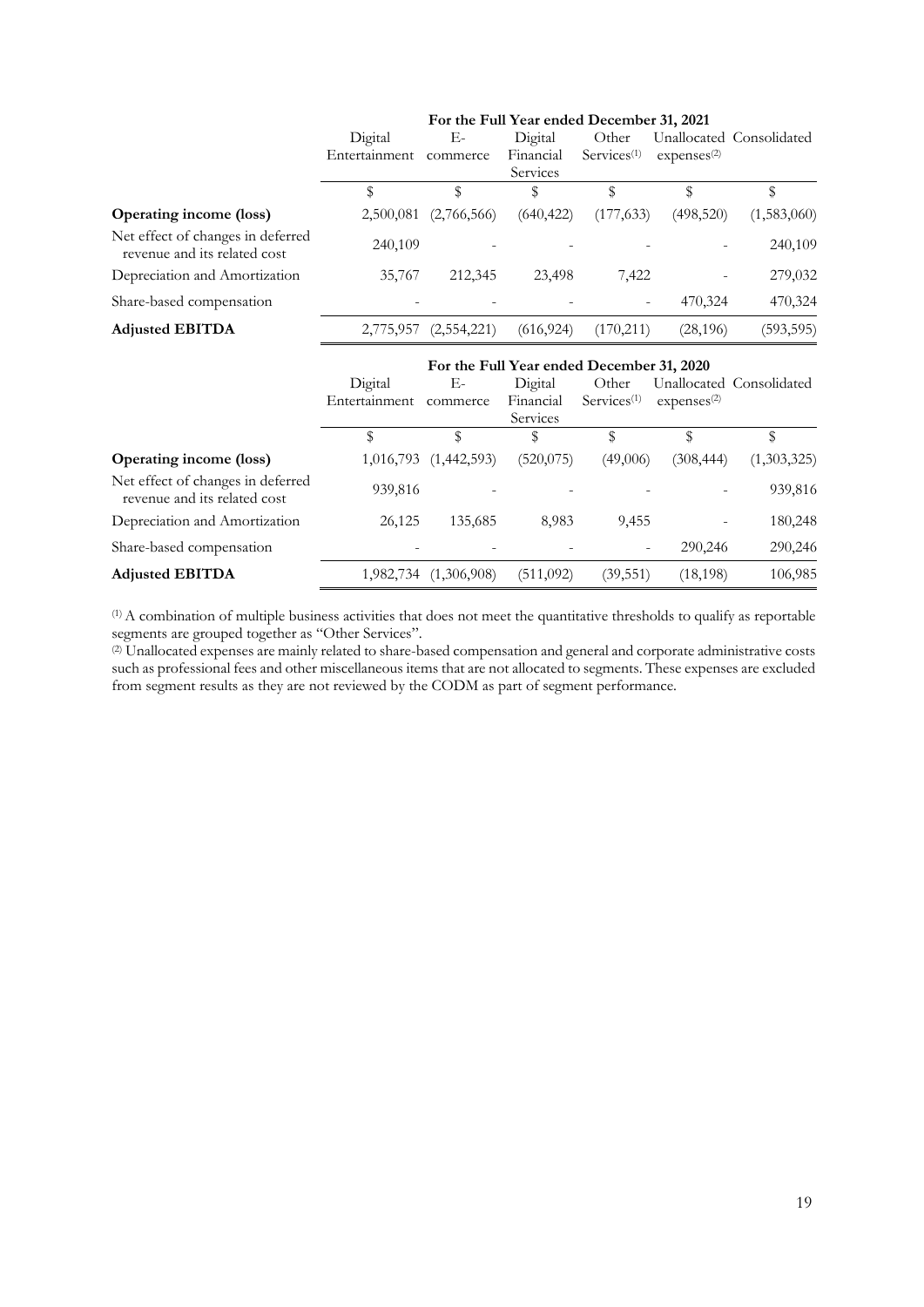|                                                                                                                                                    | For the Three Months               |                       | For the Year<br>ended December 31, |                        |  |
|----------------------------------------------------------------------------------------------------------------------------------------------------|------------------------------------|-----------------------|------------------------------------|------------------------|--|
|                                                                                                                                                    | ended December 31,<br>2020<br>2021 |                       | 2020                               | 2021                   |  |
|                                                                                                                                                    | \$                                 | \$                    | \$                                 | \$                     |  |
| Net loss<br>Share-based compensation                                                                                                               | (524, 569)<br>93,847               | (616, 289)<br>132,797 | (1,624,157)<br>290,246             | (2,043,030)<br>470,324 |  |
| Net loss excluding share-based<br>compensation                                                                                                     | (430, 722)                         | (483, 492)            | (1, 333, 911)                      | (1,572,706)            |  |
| Net loss (profit) attributable to non-<br>controlling interests                                                                                    | 977                                | (1,319)               | 6,101                              | (3,729)                |  |
| Net loss excluding share-based<br>compensation attributable to Sea<br>Limited's ordinary shareholders                                              | (429, 745)                         | (484, 811)            | (1,327,810)                        | (1,576,435)            |  |
| Weighted average shares used in loss per<br>share computation:                                                                                     |                                    |                       |                                    |                        |  |
| Basic and diluted                                                                                                                                  | 494,805,090                        | 553,635,479           | 477,264,888                        | 532,705,796            |  |
| Basic and diluted loss per share based on net<br>loss excluding share-based compensation<br>attributable to Sea Limited's ordinary<br>shareholders | (0.87)                             | (0.88)                | (2.78)                             | (2.96)                 |  |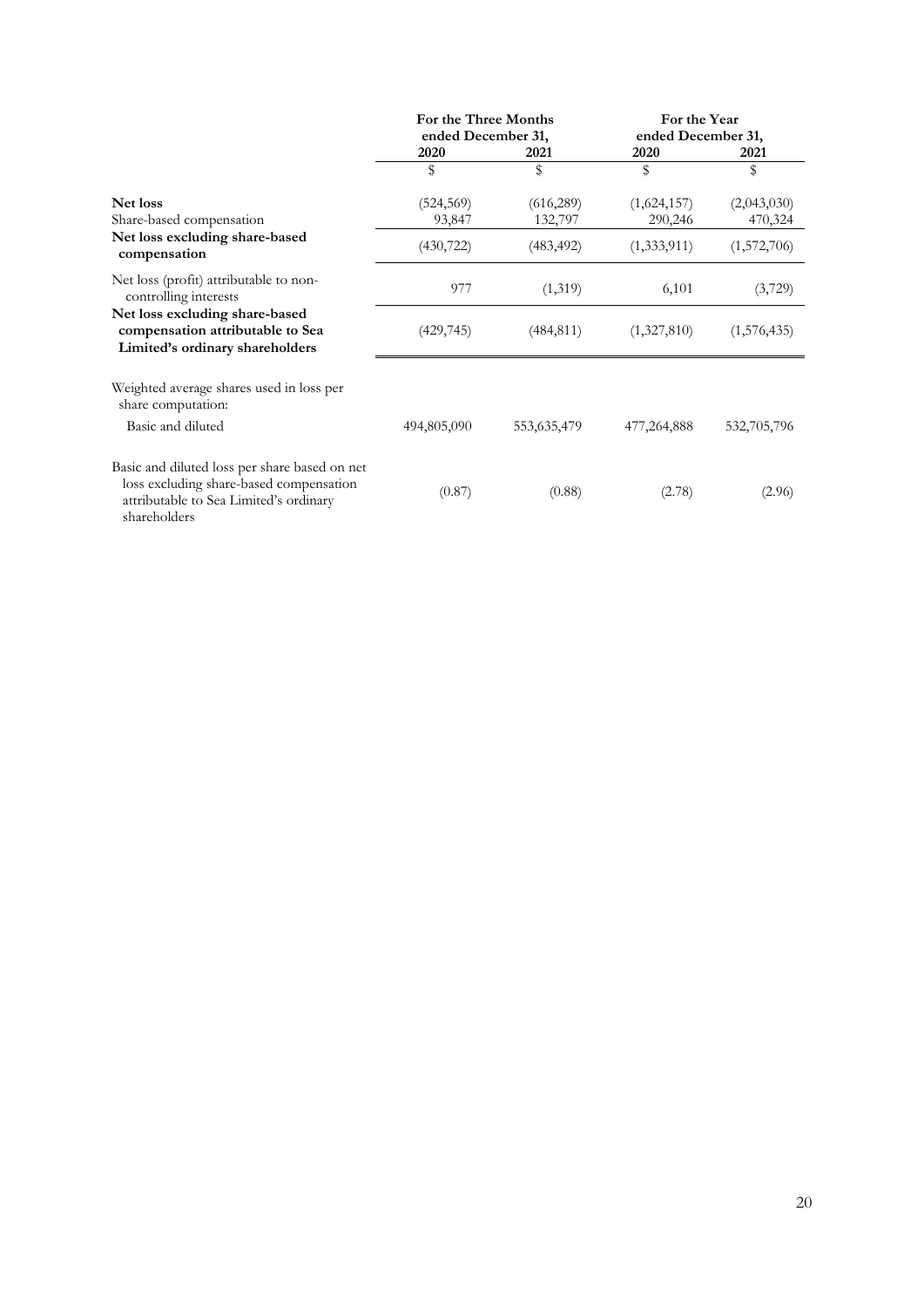### **UNAUDITED INTERIM CONDENSED CONSOLIDATED STATEMENT OF OPERATIONS Amounts expressed in thousands of US dollars ("\$") except for number of shares & per share data**

|                                                                 | For the Three Months<br>ended December 31, |               | For the Year<br>ended December 31, |             |
|-----------------------------------------------------------------|--------------------------------------------|---------------|------------------------------------|-------------|
|                                                                 | 2020                                       | 2021          | 2020                               | 2021        |
|                                                                 | \$                                         | \$            | \$                                 | \$          |
| Revenue                                                         |                                            |               |                                    |             |
| Service revenue                                                 |                                            |               |                                    |             |
| Digital Entertainment                                           | 693,362                                    | 1,415,044     | 2,015,972                          | 4,320,013   |
| E-commerce and other services                                   | 656,566                                    | 1,482,665     | 1,777,330                          | 4,564,617   |
| Sales of goods                                                  | 216,622                                    | 324,405       | 582,362                            | 1,070,560   |
| Total revenue                                                   | 1,566,550                                  | 3,222,114     | 4,375,664                          | 9,955,190   |
| Cost of revenue                                                 |                                            |               |                                    |             |
| Cost of service                                                 |                                            |               |                                    |             |
| Digital Entertainment                                           | (208, 360)                                 | (374, 783)    | (702, 329)                         | (1,230,082) |
| E-commerce and other services                                   | (611, 637)                                 | (1, 235, 351) | (1,743,773)                        | (3,825,826) |
| Cost of goods sold                                              | (212, 841)                                 | (301, 252)    | (580, 657)                         | (1,003,547) |
| Total cost of revenue                                           | (1,032,838)                                | (1,911,386)   | (3,026,759)                        | (6,059,455) |
| Gross profit                                                    | 533,712                                    | 1,310,728     | 1,348,905                          | 3,895,735   |
| Operating income (expenses):                                    |                                            |               |                                    |             |
| Other operating income                                          | 72,697                                     | 72,294        | 189,645                            | 287,946     |
| Sales and marketing expenses                                    | (665, 222)                                 | (1,219,858)   | (1,830,875)                        | (3,829,743) |
| General and administrative expenses                             | (189,005)                                  | (318, 597)    | (657,215)                          | (1,105,295) |
| Research and development expenses                               | (109, 507)                                 | (286, 642)    | (353, 785)                         | (831,703)   |
| Total operating expenses                                        | (891, 037)                                 | (1,752,803)   | (2,652,230)                        | (5,478,795) |
| <b>Operating loss</b>                                           | (357, 325)                                 | (442, 075)    | (1,303,325)                        | (1,583,060) |
| Interest income                                                 | 4,275                                      | 10,924        | 24,804                             | 36,082      |
| Interest expense                                                | (34, 889)                                  | (52, 292)     | (148, 243)                         | (138, 945)  |
| Net investment loss                                             | (63,073)                                   | (18, 917)     | (17, 820)                          | (43,502)    |
| Changes in fair value of convertible notes                      |                                            |               | (87)                               |             |
| Foreign exchange (loss) gain                                    | (30,772)                                   | (10, 710)     | (38, 567)                          | 14,241      |
| Loss before income tax and share of                             |                                            |               |                                    |             |
| results of equity investees                                     | (481, 784)                                 | (513,070)     | (1,483,238)                        | (1,715,184) |
| Income tax expense                                              | (44, 166)                                  | (105, 609)    | (141, 640)                         | (332, 865)  |
| Share of results of equity investees                            | 1,381                                      | 2,390         | 721                                | 5,019       |
| Net loss                                                        | (524, 569)                                 | (616, 289)    | (1,624,157)                        | (2,043,030) |
| Net loss (profit) attributable to non-<br>controlling interests | 977                                        | (1,319)       | 6,101                              | (3,729)     |
| Net loss attributable to Sea Limited's                          |                                            |               |                                    |             |
| ordinary shareholders                                           | (523, 592)                                 | (617,608)     | (1,618,056)                        | (2,046,759) |
| Loss per share:                                                 |                                            |               |                                    |             |
| Basic and diluted                                               | (1.06)                                     | (1.12)        | (3.39)                             | (3.84)      |
| Weighted average shares used in loss per<br>share computation:  |                                            |               |                                    |             |
| Basic and diluted                                               | 494,805,090                                | 553, 635, 479 | 477,264,888                        | 532,705,796 |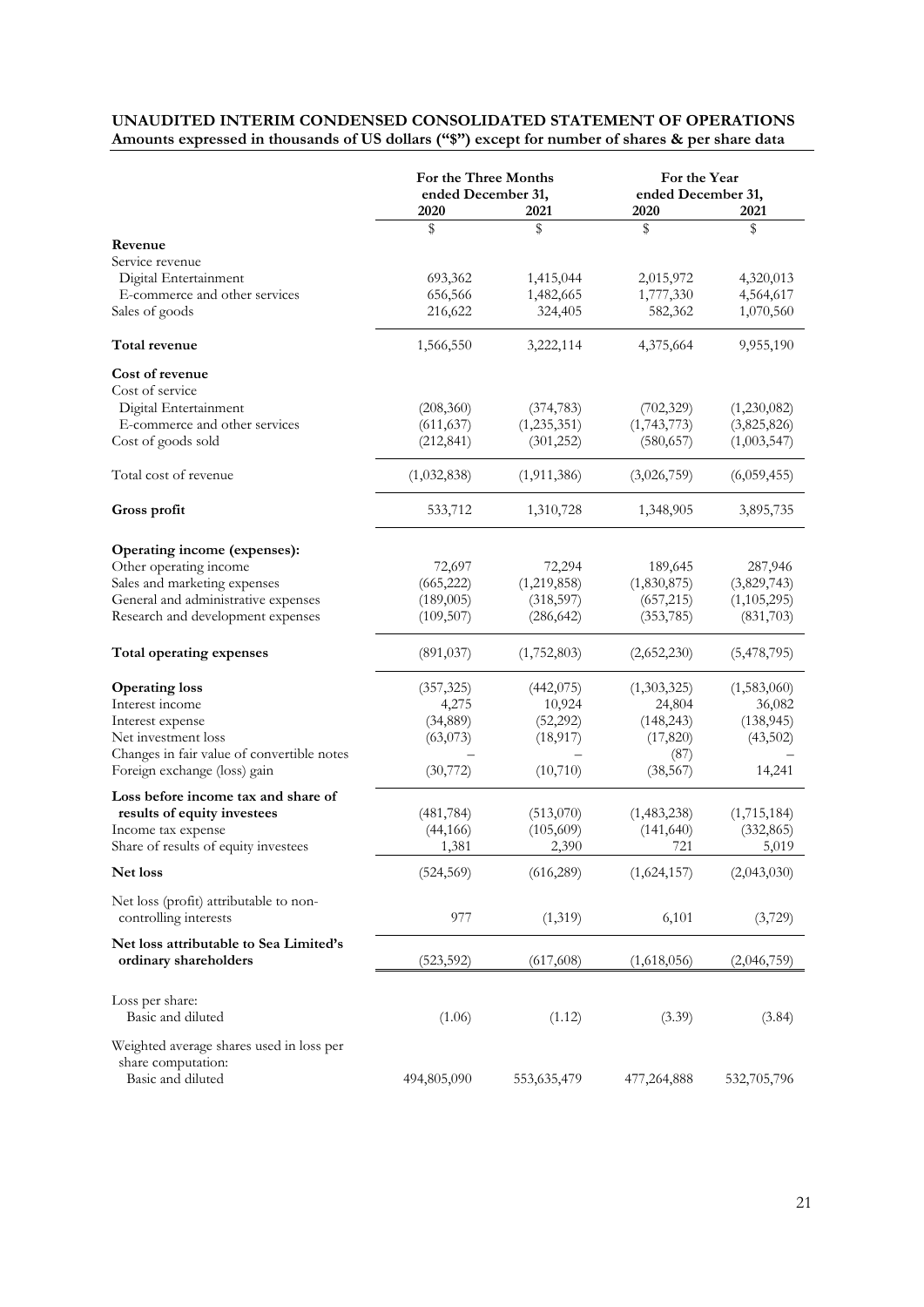## **UNAUDITED INTERIM CONDENSED CONSOLIDATED BALANCE SHEETS Amounts expressed in thousands of US dollars ("\$")**

|                                                                                                                    | As of                | As of                |
|--------------------------------------------------------------------------------------------------------------------|----------------------|----------------------|
|                                                                                                                    | December 31,<br>2020 | December 31,<br>2021 |
|                                                                                                                    | \$                   | \$                   |
| <b>ASSETS</b>                                                                                                      |                      |                      |
| <b>Current assets</b>                                                                                              |                      |                      |
| Cash and cash equivalents                                                                                          | 6,166,880            | 9,247,762            |
| Restricted cash                                                                                                    | 859,192              | 1,551,635            |
| Accounts receivable, net of allowance for credit losses of                                                         |                      |                      |
| \$7,978 and \$5,772, as of December 31, 2020 and 2021                                                              |                      |                      |
| respectively                                                                                                       | 362,999              | 388,308              |
| Prepaid expenses and other assets                                                                                  | 1,054,229            | 1,401,863            |
| Loans receivable, net of allowance for credit losses of<br>\$20,872 and \$91,504, as of December 31, 2020 and 2021 |                      |                      |
| respectively                                                                                                       | 285,937              | 1,500,954            |
| Inventories, net                                                                                                   | 64,219               | 117,499              |
| Short-term investments                                                                                             | 126,099              | 911,281              |
| Amounts due from related parties                                                                                   | 19,449               | 16,095               |
| Total current assets                                                                                               | 8,939,004            | 15, 135, 397         |
| Non-current assets                                                                                                 |                      |                      |
| Property and equipment, net                                                                                        | 386,401              | 1,029,963            |
| Operating lease right-of-use assets, net                                                                           | 234,555              | 649,680              |
| Intangible assets, net                                                                                             | 39,773               | 52,517               |
| Long-term investments                                                                                              | 190,482              | 1,052,861            |
| Prepaid expenses and other assets                                                                                  | 204,804              | 124,521              |
| Loans receivable, net of allowance for credit losses of<br>\$19,612 and \$6,172, as of December 31, 2020 and 2021  |                      |                      |
| respectively                                                                                                       | 117,149              | 28,964               |
| Restricted cash                                                                                                    | 27,321               | 38,743               |
| Deferred tax assets                                                                                                | 99,904               | 103,755              |
| Goodwill                                                                                                           | 216,278              | 539,624              |
| Total non-current assets                                                                                           | 1,516,667            | 3,620,628            |
| <b>Total assets</b>                                                                                                | 10,455,671           | 18,756,025           |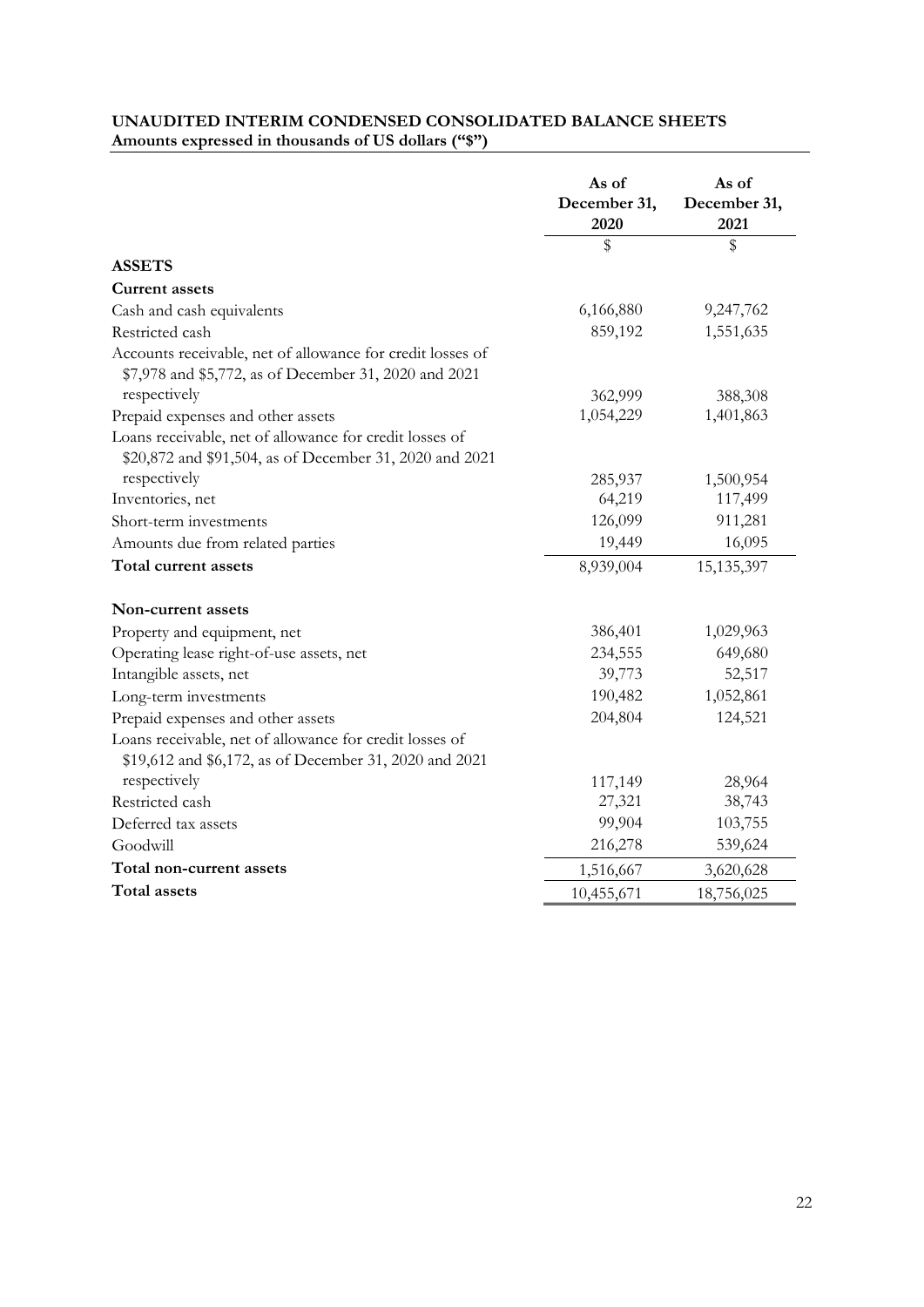|                                      | As of                | As of                |
|--------------------------------------|----------------------|----------------------|
|                                      | December 31,<br>2020 | December 31,<br>2021 |
|                                      | \$                   | \$                   |
| LIABILITIES AND SHAREHOLDERS' EQUITY |                      |                      |
| <b>Current liabilities</b>           |                      |                      |
| Accounts payable                     | 121,637              | 213,580              |
| Accrued expenses and other payables  | 2,033,461            | 3,531,187            |
| Advances from customers              | 161,379              | 244,574              |
| Amounts due to related parties       | 42,613               | 74,738               |
| Bank borrowings                      |                      | 100,000              |
| Operating lease liabilities          | 74,506               | 186,494              |
| Deferred revenue                     | 2,150,165            | 2,644,463            |
| Income tax payable                   | 52,306               | 181,400              |
| <b>Total current liabilities</b>     | 4,636,067            | 7,176,436            |
| Non-current liabilities              |                      |                      |
| Accrued expenses and other payables  | 36,159               | 76,234               |
| Operating lease liabilities          | 177,870              | 491,313              |
| Deferred revenue                     | 343,297              | 104,826              |
| Convertible notes                    | 1,840,406            | 3,475,708            |
| Deferred tax liabilities             | 1,526                | 6,992                |
| Unrecognized tax benefits            | 107                  | 107                  |
| Total non-current liabilities        | 2,399,365            | 4,155,180            |
| <b>Total liabilities</b>             | 7,035,432            | 11,331,616           |

### **UNAUDITED INTERIM CONDENSED CONSOLIDATED BALANCE SHEETS Amounts expressed in thousands of US dollars ("\$")**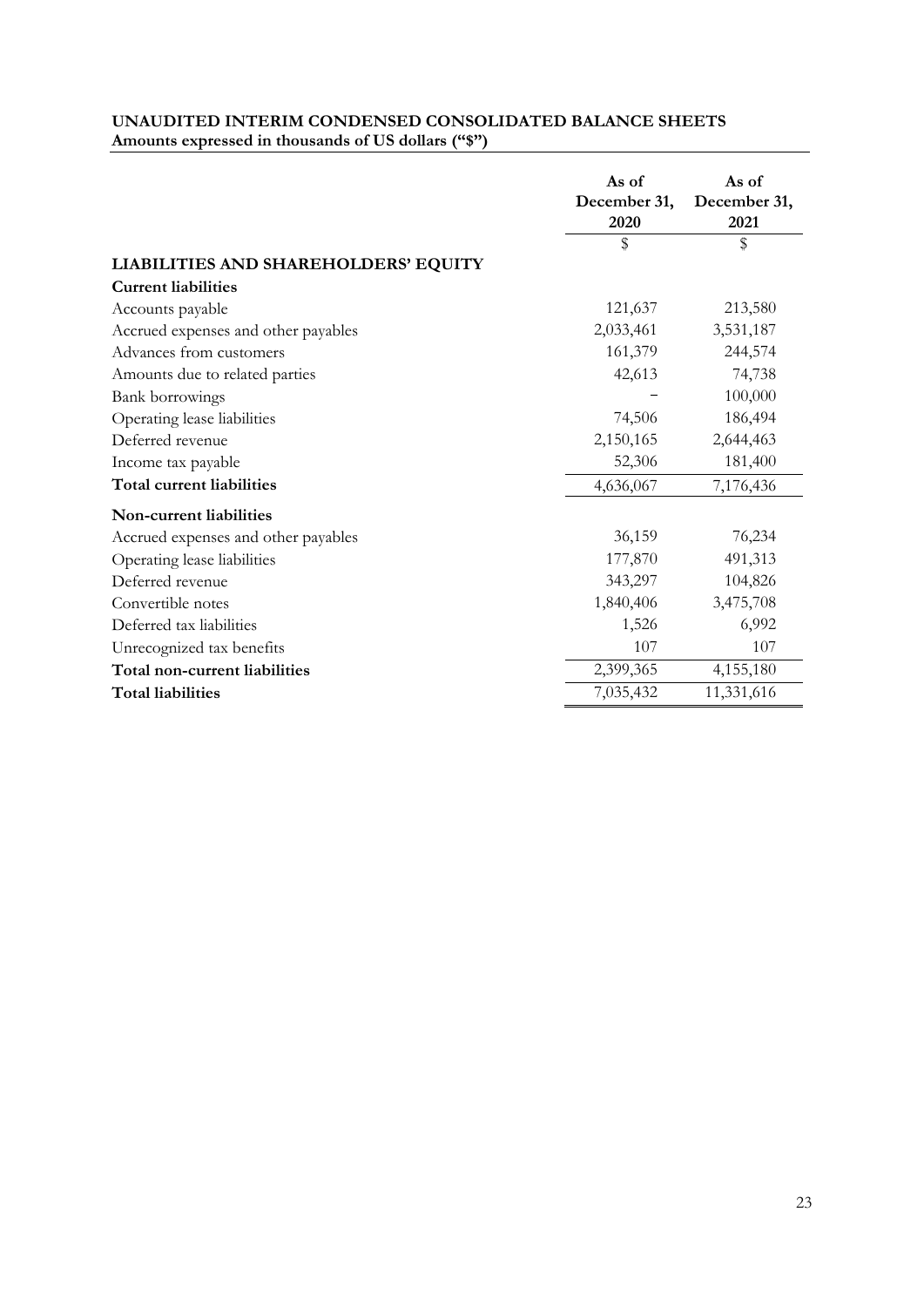### **UNAUDITED INTERIM CONDENSED CONSOLIDATED BALANCE SHEETS Amounts expressed in thousands of US dollars ("\$")**

|                                               | As of<br>December 31,<br>2020 | As of<br>December 31,<br>2021 |
|-----------------------------------------------|-------------------------------|-------------------------------|
|                                               | \$                            | \$                            |
| Shareholders' equity                          |                               |                               |
| Class A Ordinary shares                       | 179                           | 204                           |
| Class B Ordinary shares                       | 76                            | 74                            |
| Additional paid-in capital                    | 8,526,571                     | 14,622,292                    |
| Accumulated other comprehensive income (loss) | 4,681                         | (28, 519)                     |
| Statutory reserves                            | 2,363                         | 6,144                         |
| Accumulated deficit                           | (5,150,958)                   | (7,201,498)                   |
| Total Sea Limited shareholders' equity        | 3,382,912                     | 7,398,697                     |
| Non-controlling interests                     | 37,327                        | 25,712                        |
| Total shareholders' equity                    | 3,420,239                     | 7,424,409                     |
| Total liabilities and shareholders' equity    | 10,455,671                    | 18,756,025                    |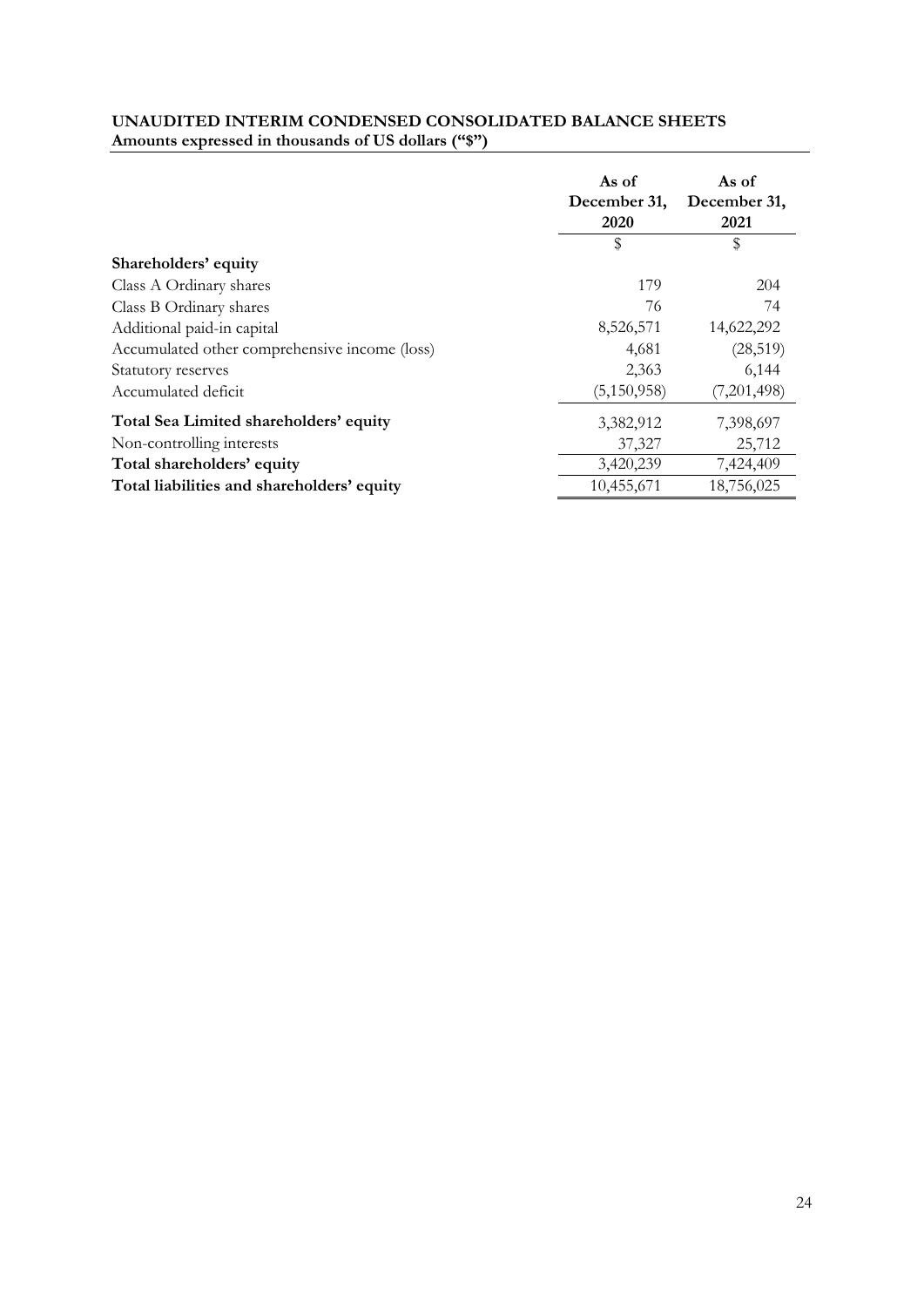|                                                                                          |              | For the Three months ended<br>December 31, | For the Year ended<br>December 31, |             |  |
|------------------------------------------------------------------------------------------|--------------|--------------------------------------------|------------------------------------|-------------|--|
|                                                                                          | 2020<br>2021 |                                            | 2020                               | 2021        |  |
|                                                                                          | \$           | \$                                         | \$                                 | \$          |  |
| Net cash generated from (used in) operating<br>activities                                | 185,444      | (304, 824)                                 | 555,868                            | 208,649     |  |
| Net cash used in investing activities                                                    | (366, 936)   | (1,775,510)                                | (886, 912)                         | (3,767,273) |  |
| Net cash generated from financing activities                                             | 2,949,101    | 385,993                                    | 3,733,132                          | 7,401,589   |  |
| Effect of foreign exchange rate changes on<br>cash, cash equivalents and restricted cash | 59,032       | 6,509                                      | 80,727                             | (58, 218)   |  |
| Net increase (decrease) in cash, cash<br>equivalents and restricted cash                 | 2,826,641    | (1,687,832)                                | 3,482,815                          | 3,784,747   |  |
| Cash, cash equivalents and restricted cash at<br>beginning of the period/year            | 4,226,752    | 12,525,972                                 | 3,570,578                          | 7,053,393   |  |
| Cash, cash equivalents and restricted cash at<br>end of the period/year                  | 7,053,393    | 10,838,140                                 | 7,053,393                          | 10,838,140  |  |

#### **UNAUDITED INTERIM CONDENSED CONSOLIDATED STATEMENTS OF CASH FLOWS Amounts expressed in thousands of US dollars ("\$")**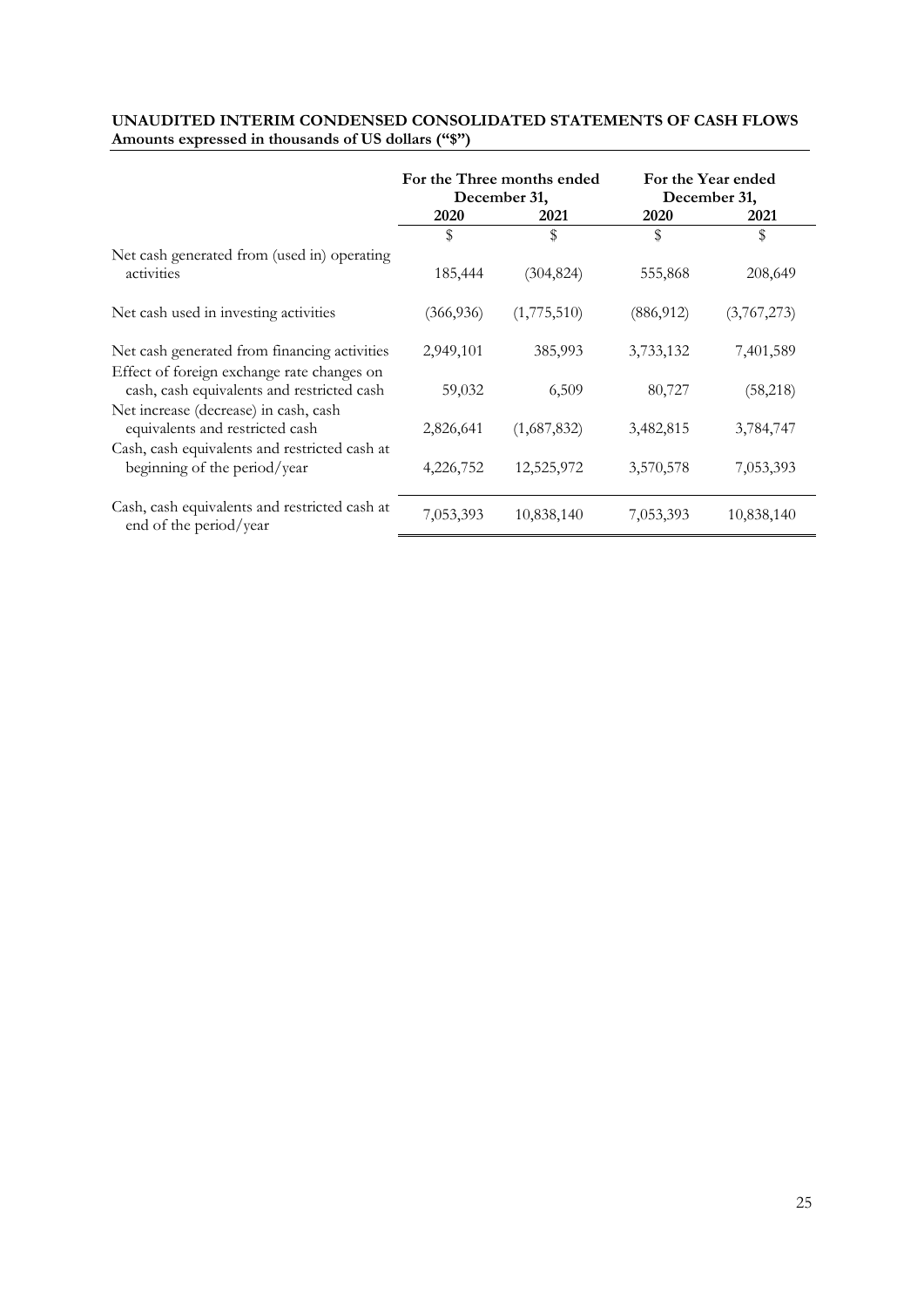#### **UNAUDITED SEGMENT INFORMATION**

The Company has three reportable segments, namely digital entertainment, e-commerce and digital financial services. The Chief Operating Decision Maker ("CODM") reviews the performance of each segment based on revenue and certain key operating metrics of the operations and uses these results for the purposes of allocating resources to and evaluating the financial performance of each segment. Amounts are expressed in thousands of US dollars ("\").

|                                      | For the Three Months ended December 31, 2021 |            |            |                   |                         |                          |
|--------------------------------------|----------------------------------------------|------------|------------|-------------------|-------------------------|--------------------------|
|                                      | Digital                                      | Е-         | Digital    | Other             |                         | Unallocated Consolidated |
|                                      | Entertainment                                | commerce   | Financial  | $S$ ervices $(1)$ | expenses <sup>(2)</sup> |                          |
|                                      |                                              |            | Services   |                   |                         |                          |
|                                      | \$                                           | \$         | S          | \$                | \$                      | \$                       |
| Revenue                              | 1,415,044                                    | 1,595,075  | 197,531    | 14,464            |                         | 3,222,114                |
| <b>Operating income (loss)</b>       | 858,831                                      | (941, 028) | (157, 647) | (59, 138)         | (143,093)               | (442, 075)               |
| Non-operating loss, net              |                                              |            |            |                   |                         | (70, 995)                |
| Income tax expense                   |                                              |            |            |                   |                         | (105,609)                |
| Share of results of equity investees |                                              |            |            |                   |                         | 2,390                    |
| Net loss                             |                                              |            |            |                   |                         | (616, 289)               |
|                                      |                                              |            |            |                   |                         |                          |

|                                      | For the Three Months ended December 31, 2020 |            |            |                                         |                        |                          |
|--------------------------------------|----------------------------------------------|------------|------------|-----------------------------------------|------------------------|--------------------------|
|                                      | Digital                                      | Е-         | Digital    | Other                                   |                        | Unallocated Consolidated |
|                                      | Entertainment                                | commerce   | Financial  | $S$ ervices <sup><math>(1)</math></sup> | express <sup>(2)</sup> |                          |
|                                      |                                              |            | Services   |                                         |                        |                          |
|                                      | \$                                           | \$         | \$         | \$                                      |                        | \$                       |
| Revenue                              | 693,362                                      | 842,215    | 24,353     | 6,620                                   |                        | 1,566,550                |
| <b>Operating income (loss)</b>       | 397,115                                      | (467, 955) | (174, 896) | (14, 335)                               | (97, 254)              | (357, 325)               |
| Non-operating loss, net              |                                              |            |            |                                         |                        | (124, 459)               |
| Income tax expense                   |                                              |            |            |                                         |                        | (44, 166)                |
| Share of results of equity investees |                                              |            |            |                                         |                        | 1,381                    |
| Net loss                             |                                              |            |            |                                         |                        | (524,569)                |

(1) A combination of multiple business activities that does not meet the quantitative thresholds to qualify as reportable segments are grouped together as "Other Services".

(2) Unallocated expenses are mainly related to share-based compensation and general and corporate administrative costs such as professional fees and other miscellaneous items that are not allocated to segments. These expenses are excluded from segment results as they are not reviewed by the CODM as part of segment performance.